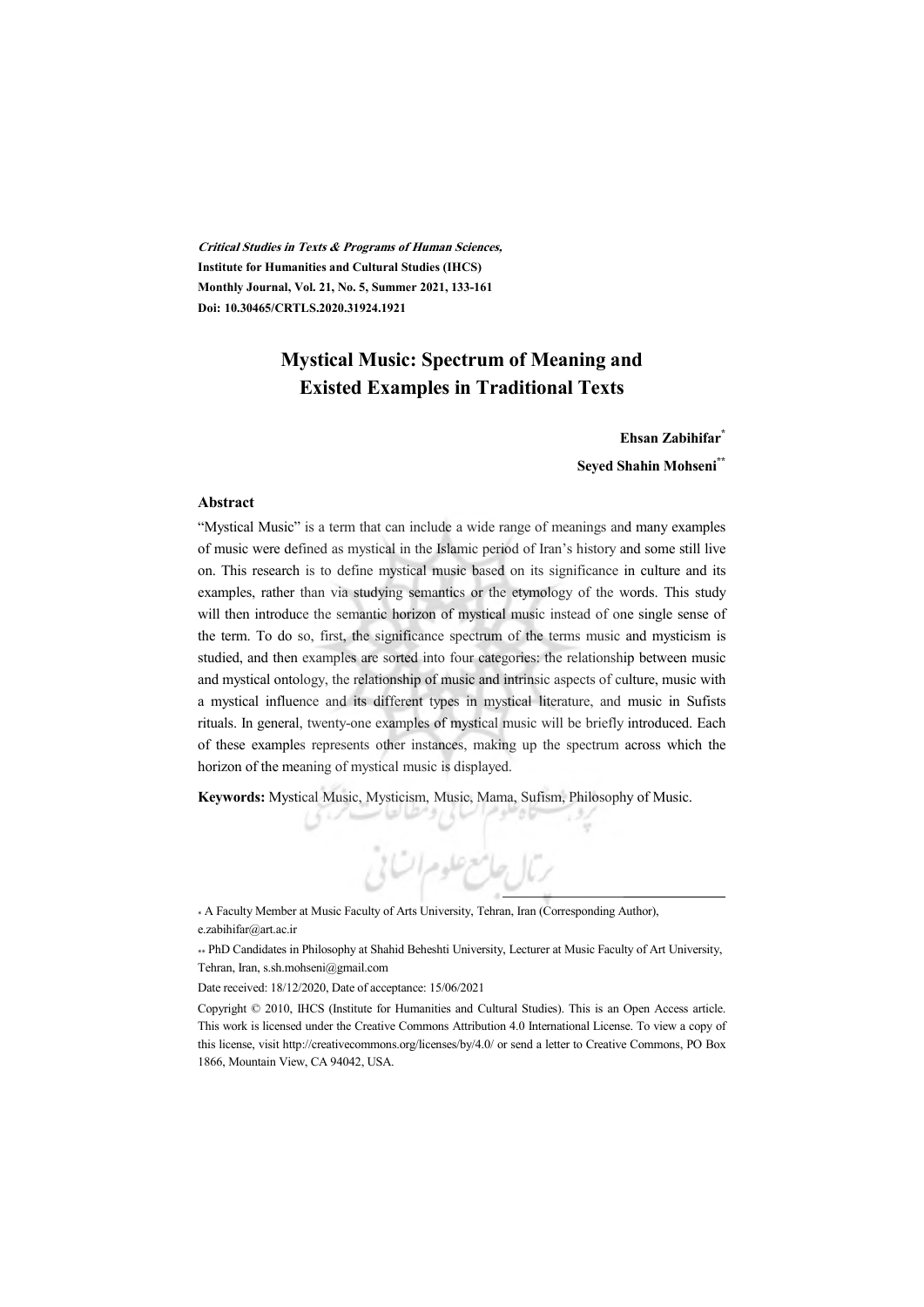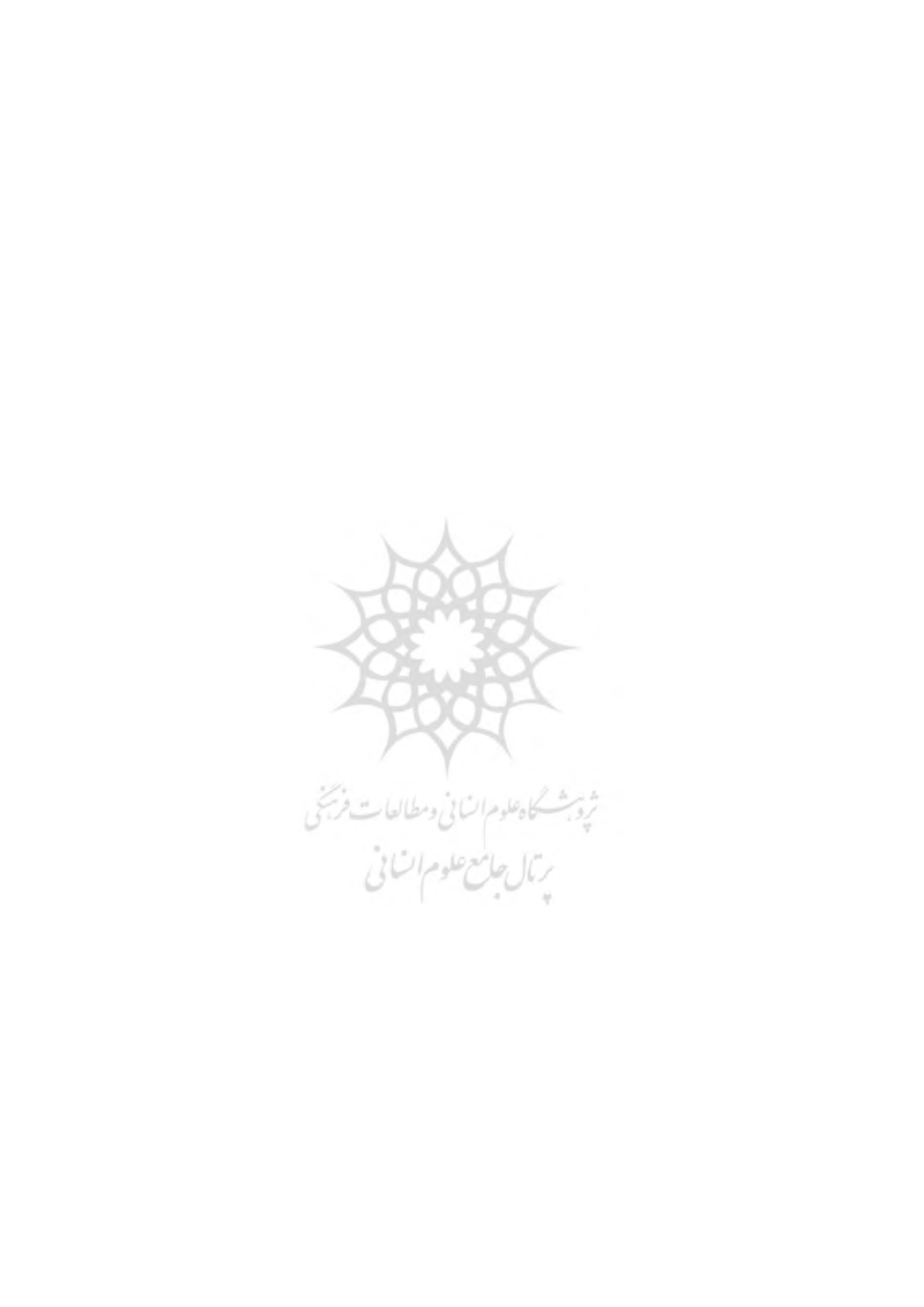*پژوهشنامهٔ انتقادی متون و برنامههای علوم انسانی*، پژوهشگاه علوم انسانی و مطالعات فرهنگی ماهنامهٔ علمی (مقالهٔ علمی ــ پژوهشی)، سال بیستویکم، شمارهٔ پنجم، مرداد ۱۴۰۰، ۱۳۵ – ۱۶۱

موسيقى عرفاني: گسترهٔ معنایی و مصادیق در متون سنتی

احسان ذبيحي فر \* سيد شاهين محسني.\*\*

#### حكىدە

موسیقی عرفانی اصطلاحی است که می تواند طیف گستردهای از معنا را دربر بگیرد و در طـول .<br>تاریخ پس از اسلام، مصادیق بسیاری از موسیقی به وصف عرفانی متصف شدهانــد و برخــی از آنها تا امروز موجودند. این تحقیق بر آن است معنی موسیقی عرفـانی را نــه از طریــق واکــاوی معانی لغوی یا ریشهشناسی، بلکه از طریق معناداری آن در زیست جهان فرهنگی و پیدا کـردن مصادیق این اصطلاح بیابد و سپس افق معنایی موسیَقی عرفانی را بهجای تکمعنای آن بنشــاند. در اين راستا گسترهٔ معاني اصطلاحات موسيقي، عرفان و بعد نحوهٔ ارتبـاط موسـيقي و عرفـان در متون سنتی بررسی شده و در چهار قسم طبقهبندی میشود. اول ارتباط موسـیقی و هسـتی، دوم ارتباط باطنی موسیقی با جنبههای باطنی فرهنگی، سوم موسیقی با تأثیر عرفانی و انــواع آن در ادبیات عرفانی و چهارم موسیقی بهعنوان اداب تصـوف. درمجمـوع بیســتویـک مصــداق برای موسیقی عرفانی با شرحی مختصر ذکر می شود. این مصادیق که هریک خـود نمونـههـای دیگری را نمایندگی می کنند، طیفی را تشکیل می دهند که افق معنای اصطلاح موسیقی عرفــانی در فرهنگ ایرانی-اسلامی در آن قابل مشاهده خواهد بود.

**كليدواژهها:** موسيقى عرفانى، موسيقى، عرفان، سماع، صوفيه، فلسفه موسيقى<br>.

\* مربی، نوازندگی موسیقی ایرانی، عضو هیئت علمی دانشکدهٔ موسیقی دانشگاه هنر، تهران، ایران (نویســندهٔ مســئول)، e.zabihifar@art.ac.ir

> \*\* دانشجوی دکتری فلسفه، دانشگاه شهید بهشتی، مدرس دانشکدهٔ موسیقی دانشگاه هنر، تهران، ایران، s.sh.mohseni@gmail.com

> > تاريخ دريافت: ١٣٩٩/٠٩/٢٨، تاريخ يذيرش: ١٤٠٠/٠٣/٢٥

Copyright © 2018, IHCS (Institute for Humanities and Cultural Studies). This is an Open Access article distributed under the terms of the Creative Commons Attribution 4.0 International, which permits others to download this work, share it with others and Adapt the material for any purpose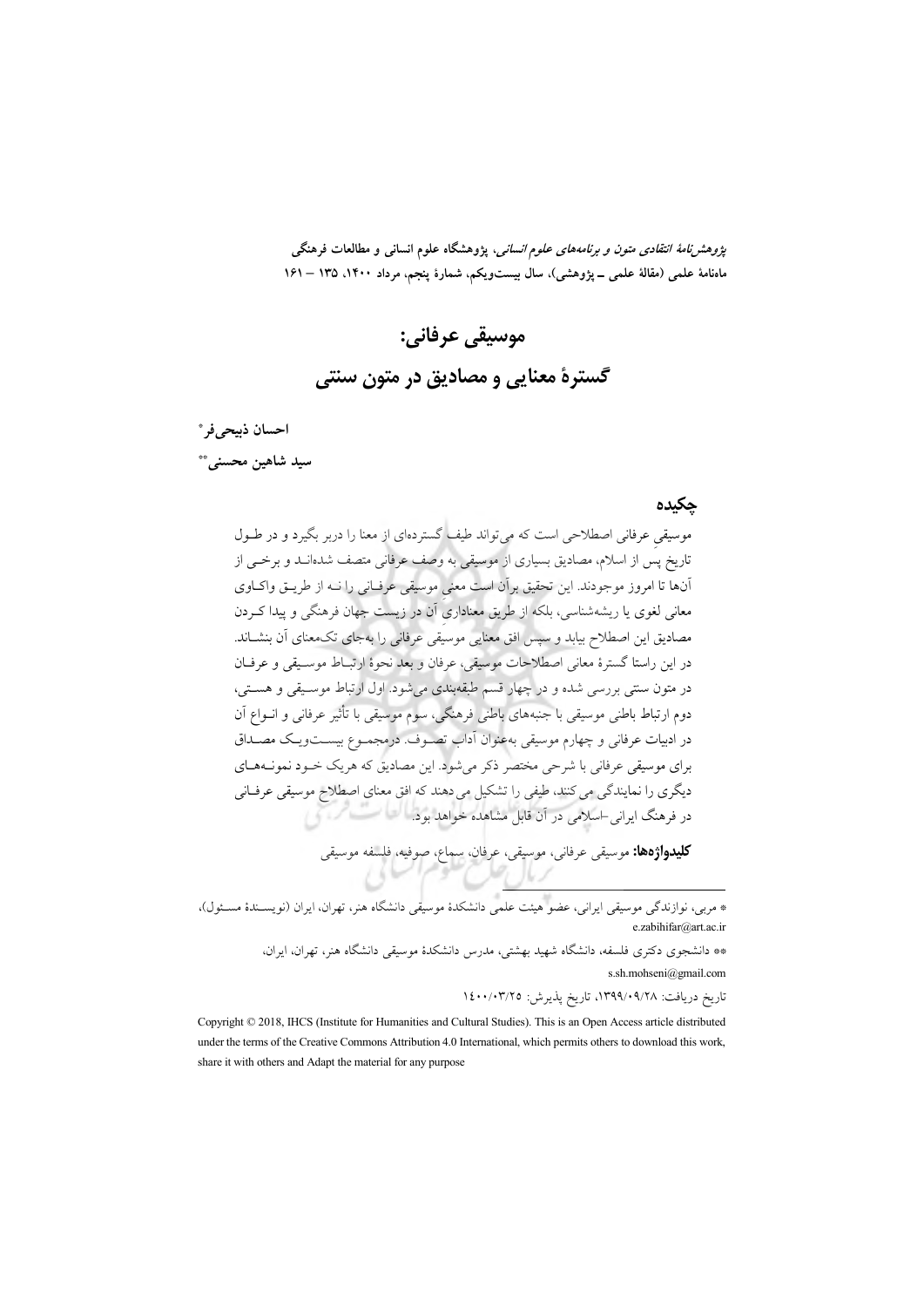#### ۰۱ مقدمه

موسیقی در فرهنگ ایرانی اسلامی، همانند و یا بیش از دیگر فرهنگها، از ابتدا نوعی ارتبـاط با جنبههای رازآلود هستی، جنبههای باطنی معرفت، مـذهب، آداب و آیـین، داشـته اسـت. بهعلاوه در سنت ما موسیقی در فلسفه و عرفان عملـی جایگـاه قابـل تـوجهی دارد؛ مباحـث فلسفی دربارهٔ موسیقی، بهویژه در میان *مشاییان* همواره مطرح بوده است و در متــون عرفــانـی نیز دربارهٔ موسیقی و سماع از قرن سوم به بعد بهصورت گسترده بحث شده است. همچنـین حضور معنویتی که راه به عرفان می برد و ذکر باطن عرفانی بـرای موسـیقی در خــود ســنت موسیقایی مکتوب و شفاهی بسیار پررنگ بوده. آموزههایی که از آنها یاد شد، باآنکــه بســیار متنوع، گسترده و در بعضی موارد ناهمخواناند، اما همگی ذیل اصطلاح «موسـیقی عرفـانی» قابل جمع اند. بااین وجود؛ اینکه بهطور دقیق منظور از عرفان چیست؟ بهطور مشخص منظـور از موسیقی چیست؟ موسیقی چطور با جنبههـای بـاطنی هسـتی و معرفـت ارتبـاط برقـرار میکند؟ و کدام موسیقی و در چه شرایطی ایـن ویژگـی را دارد؟ همگـی احتیـاج بــه تبیـین دارند. در این متن سعی بر آن خواهد بود تــا بــا نقــد و تبیــین اصــطلاح «موســیقی عرفــانی» گسترهٔ معنـایی آن مـورد بررسـی قـرار گرفتـه و آن معـانی کـه در سـنت ایرانـی-اسـلامی مصداق دارند ارائه شود.

در سنت غربی مطالعه دربارهٔ مفاهیم پیرامون موسیقی عرفـانی، ذیـل مفـاهیمی همچـون موسـيقى مقــدس (Sacred Music)، موسـيقى مــذهبي(Religious Music) ، موسـيقى عرفــاني (Mystical music)، موسيقى آييني (Ritual`s Music) و بعدتر در فلسفهٔ موسـيقى Philosophy) of Music) به حد گسترده و مبسوط انجام شده است. به عنوان یک حکم استقرایی می توان گفت که توجه به جنبههای عرفانی موسیقی در سنت ما پررنگتر از غرب بــوده امــا مطالعــهٔ دربارهٔ آنها قلیل است؛ اما ازآنجاکه هدف این مقاله تطبیـق نیسـت، پـرداختن بـه مطالعـات غربي موجب اطالهٔ كلام خواهد شـد. پـیش از آغـاز بحـث، چنـد نکتـه بایـد مـورد توجـه قرارگیرد؛ اول آنکه این نوشتار حول سه محور «معنا، مصداق، وجود» شکل گرفتـه اسـت، و این مفاهیم همگی ذیل مفهوم «فرهنگ» تعریف شدهاند. بــه دیگــر ســخن منظــور از وجــود، وجود متافيزيكي يا وجود خارجي نيست، بلكه وجود در جهـان پـين|لاذهـاني و وجـود در زیستجهان فرهنگی است، و «مصداق داری» به معنای وجودِ مصداق در گنجینـهٔ فرهنگـی و جهان بیناًلاذهانی فرهنگی است؛ بنابراین وقتی سخن از وجود موسیقی با معنـای خــاص عرفانی می شود، اینکَه چنین موسیقی در جهان خارج چنان کارکردی دارد یا نــه و یــا اساســاً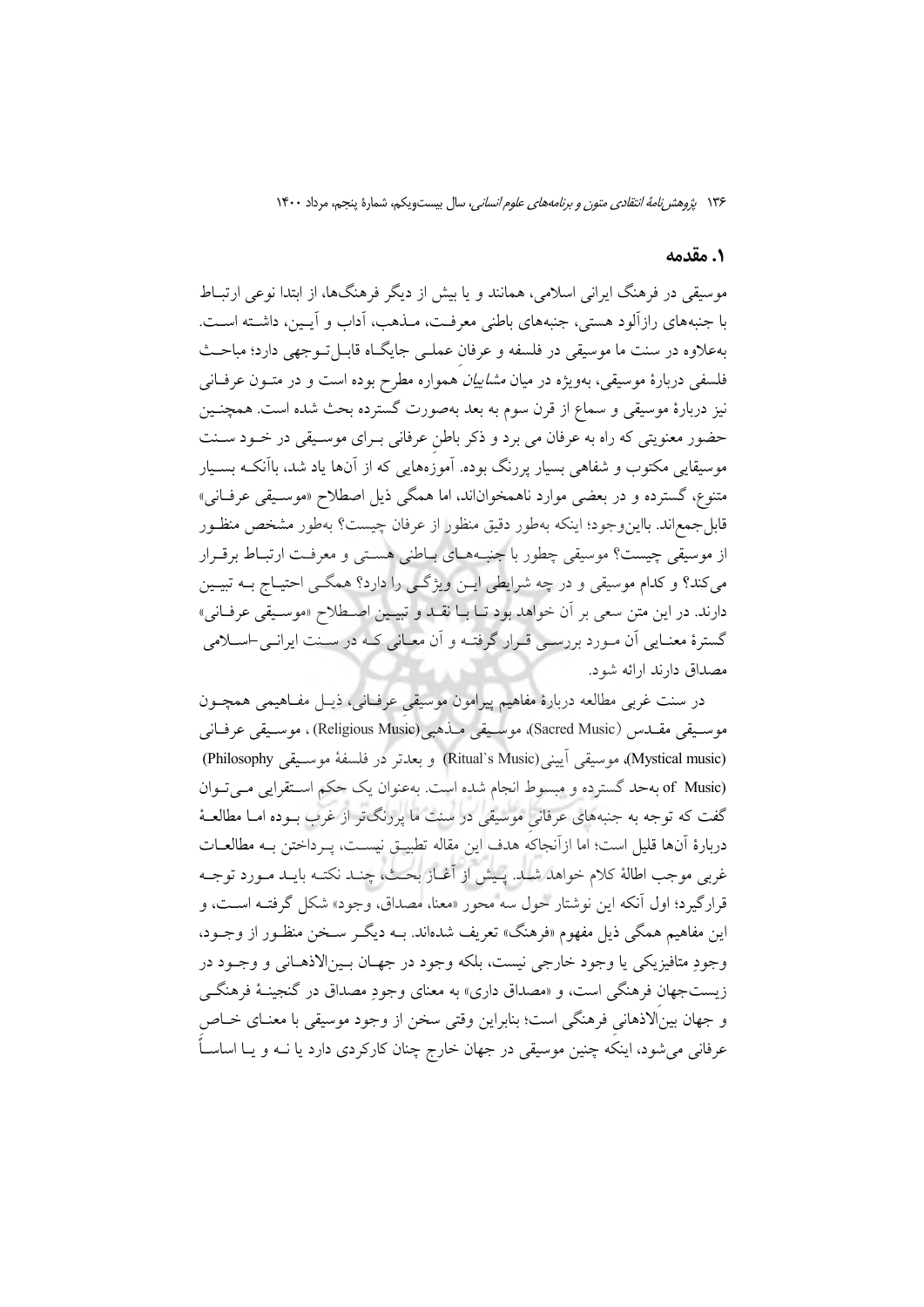موسيقى عرفاني: گسترة معنايي و مصاديق در … (احسان ذبيحي فر و سيدشاهين محسني) ١٣٧

معارف عرفاني حقيقت است يا نه، موضوع اين نوشتار نيست. بههمين منـوال؛ «معنـاداري» و تعریف، نه براساس حدّ ماهیت نه براساس ریشهشناسی لغوی و نه براساس واکباوی زببانی برای یافتن کارکرد اولیه، بلکه براساس دلالتهای فرهنگی یک مفهـوم صـورت مـی&یـرد. معنای مفاهیم –در این نوشتار: موسیقی و عرفان–براساس زنجیرهٔ دلالـتهـای متصـل بـه آنها درنظر گرفتهشده و هر مفهوم دارای «افق معنـایی» ناتمـام اسـت کـه در بسـتر فرهنـگ مصداق خواهد داشت. برهمین قرار؛ منابعی که مورداستفادهٔ این نوشـتار اسـت تمـام غنـای سنت را دربر می گیرد و می تواند شامل اسطوره، دین، تاریخ و متون صوفیه باشد.

دوم أنكه مطالعهٔ حاضر متن محور است و تكيهٔ خود را بر ميراث مكتوب گذاشته اسـت. اهمیت این نکته در آن است که اگر مطالعهٔ مشابهی با روش میدانی انجام شـده و بــه ســراغ نحلههای عرفانی امروزی که اَداب موسیقایی دارېد برود و موسیقیهای امروزی را که جنبـهٔ عرفانی دارند مورد بررسی قرار دهد، ممکن است نتایج متفاوتی حاصل شـود. درعـینحـال امروزه موسیقی عرفانی می تواند بهعنوان یک سبک هنری (genre) درنظر گرفتـه شـود و بهجای بررسی ریشههای معنـوی و بـاطنی آن، ویژگـی۵حـای فرمـی و موسـیقایی آن مـورد بررسی قرار گیرد و با دیگر سبکها مقایسه شود.

## ٢. گسترهٔ معنایی موسیقی عرفانی

در فرهنگ ما وصف «عرفانی» مجموعهای گستردهای از معانی را دربـر مـی&یـرد کـه وجـه اشتراک همگی وجود جنبهٔ باطنی، رازگونه و غیبی در آنهاست. خودِ این معانی متفاوت نیـز در بافتارهای متفاوت فرهنگی موجودند؛ ازیکطرف وصف عرفانی شامل افق معنایی است كه با اصطلاحاتي همچون: رمز، باطن، اصـل، حقيقـت، كشـف و شـهود، ملكـوت، سلسـلهٔ عوالم و ولايت، همخانواده است. از جهت ديگر عرفان بهعنوان پديدهاي اجتماعي، در بافتـار صوفیه در طول تاریخ ما تا امروز وجود داشته است و برهمین اســاس اصــطلاح عرفــانی بــا اصطلاحاتي چون: صوفي، تصوف، رياضت، طريقت، سلوك، مريـد و مـراد، آداب سـلوك، عرفان عملی، تداعی مشترک دارد. در وجه دیگر، عرفان شامل مجموعهٔ معارفی است کـه از طريق كشف و شهود كسب شده و در سنت باقي مانده است؛ اين معارف هم به زبان رمـزي، هم با وجه اسطورهای و بعدتر در عرفان نظری با تفاسیر و روش فلسفی، گنجینهای عظـیم را شکل دادهاند که نوعی هستی شناسی عرفانی است و از پایـههـای سـازندهٔ فرهنـگ اسـت.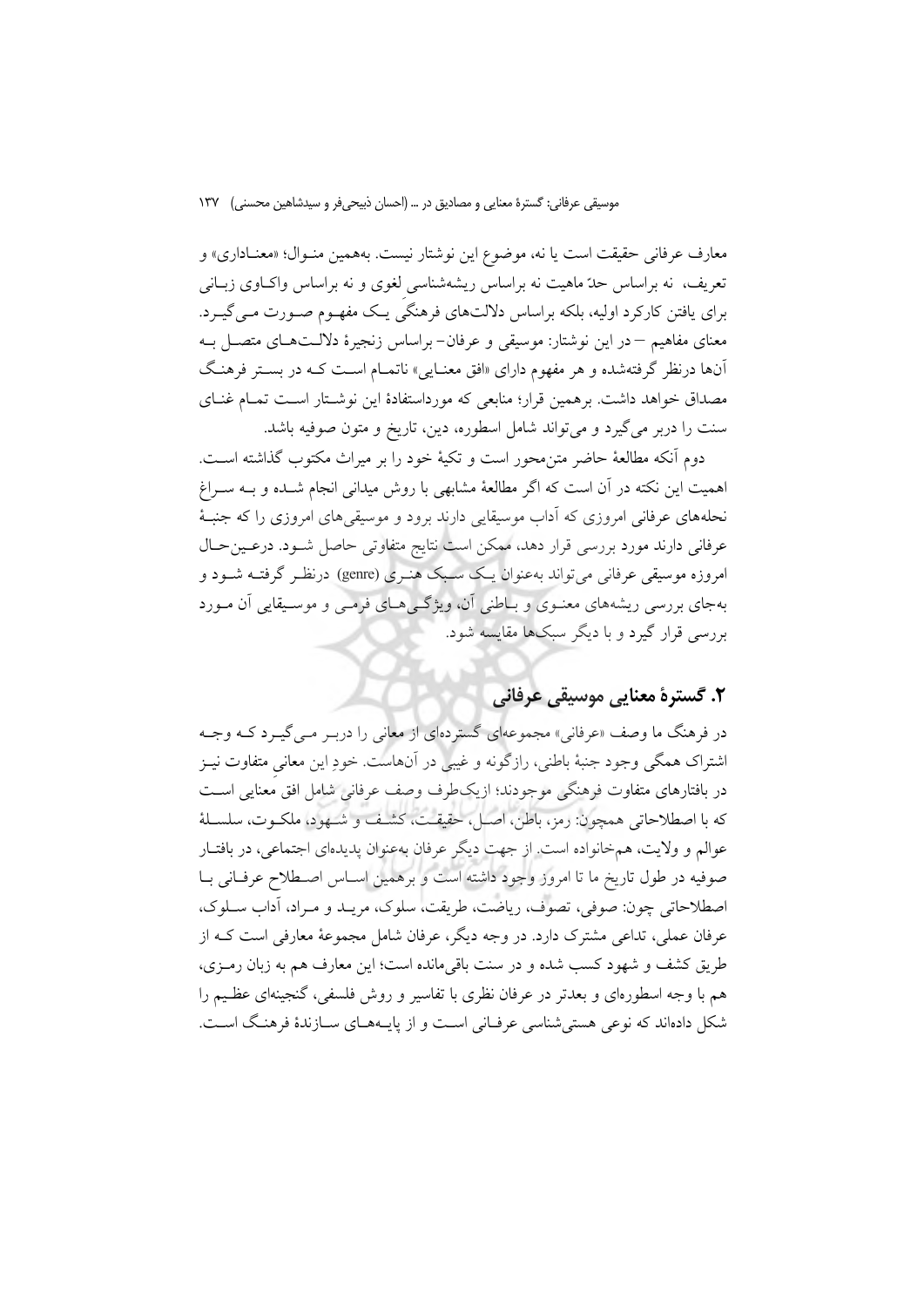از اين منظر؛ وصف عرفاني با اصطلاحاتي همچون: نزول و صعود، عــوالم، حضــرات، عــالم مثال، انسان کامل، خلقت، تجلَّى، ظهور، وجود، در یک افق معنایی قرار می گیرد.

دربارهٔ معنای «موسیقی» در کتب فلسفی کـه بــه موسـیقی نظـری مــی پردازنــد، در کتــب اختصاصی موسیقی و پیش ازهمه در کتب فقهی بحث شده است؛ امبا ایـن معناکباویهبا در اکثر موارد متوجه معنای لغوی، ریشهٔ لغوی و یا نحوهٔ کاربرد در صدر اسـلام و قــرون اولیــه بوده است؛ اما افق معنایی موسیقی طیفِ گستردهای را شامل می شود که از محـدودهٔ صـدای ساز و يا اَواز فراتر مىرود. موسيقى به همراه اصطلاحاتِ غنا، سماع، صوت و طرب، طيـف معنایی را تشکیل دادهاند که یکسوی آن مطلق صوت است بــدون درنظر گــرفتن منشــأ یــا اسباب و غايت آن؛ مرحلهٔ بعد تفکيک صوت به خوش و ناخوش؛ مرحلهٔ بعد صدای مـنظم و موزون تولیدشده توسط آلات و یا حنجره که شامل گفتار نیز می شود؛ مرحلهٔ بعد اشــعاری كه با وزن و يا آواز اجرا شوند؛ مرحلهٔ بعد صوت موزون خوش ْ، همراه بــا شــعر يــا بــدون آن، که در موقعیت خاص و برای منظور خاص بهکارگرفته مـیشـود، ماننـد انـواع موسـیقی مراسم؛ مرحلـهٔ بعـد مراسـم اجتمـاعي كـه در معنـاي همـاهنگي بـا طبيعـت يـا كائنـات و موجودات'. مثلاً همهنوا شدن با افلاک یا تقدیس ربالنوعها ؓ؛ مرحلـهٔ بعـد هرگونــه نظــم و هماهنگی قابل مشاهده در جهان مخصوصاً موارد زمانمند؛ مرحلهٔ بعد صـدای بـاطن و نــوای رمزی تمامی موجودات که در قالب تسبیح خداوند مطرح میشود ٔ؛ مرحلهٔ بعد نظم موجــود در افلاک که ممکن است مولد صوت یا نشـانهای از موسـیقی باشـند؛ مرحلـهٔ بعـد نواهـای متعلق به جهان ديگر مثلاً ملكوت يا بهشت؛ و در آخر طيـف نيـز خطــاب الهـي بــه انســان است °.

بحث دیگر نحوهٔ ارتباط موسیقی با عرفان و جنبههای باطنی است که در معنای اصطلاح موسيقى عرفاني واجد اهميت است. ارتباط موسيقى و عرفان از چند طريق ممكـن است که منشأ، خالق، غایت و متن موسیقی را دربـر مـیگیـرد: یعنـی یکـی از طریــق منشــأ موسیقی که ممکن است مستقیماً از ساحت قدسی باشد؛ دیگر موسـیقی بـا منشــأ رمـزی یــا باطني است؛ ديگر از طريق ارتبــاط فــرد خــالق موســيقى بــا عــوالـم بــاطني، در حــال خلــق موسیقی؛ دیگر از طریق فرد خالق موسیقی یا نوا، که خود مقــدس یــا مــرتبط بــا جنبــههــای باطنې است؛ دیگر اثر رمزې و عرفانې اې که موسیقې بر افراد مې گذارد؛ دیگر موسیقې اې کـه اثر آن منجر به ارتباط افراد با عوالم باطني مي شود؛ ديگر موسيقى كه منتسب بـه صـوفيه يــا مراسم و آداب عرفانی است؛ دیگر موسیقی که در آن از اشعار عرفانی استفاده شده است.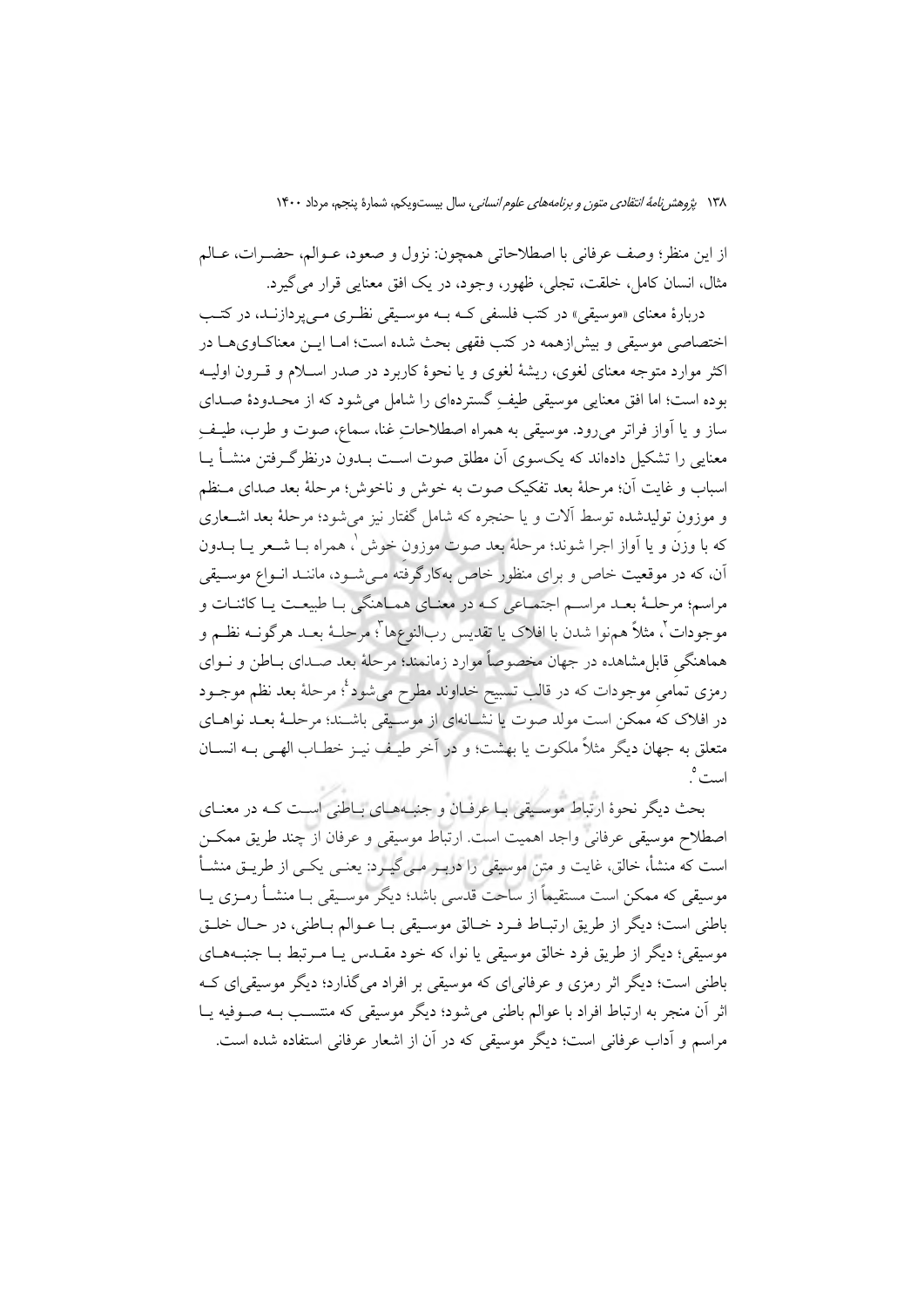موسيقى عرفاني: گسترة معنايي و مصاديق در … (احسان ذبيحي فر و سيدشاهين محسني) ١٣٩

#### ٣. مصاديق موسيقى عرفاني

گسترهٔ معانی موسیقی، عرفان و ارتبـاط ایــن دو، نشــان از آن اســت کــه اصــطلاح موســیقی عرفانی شامل طیف وسیعی از مصادیق در بستر فرهنگ خواهد بود. همچنــین بــا تغییــر افــق معنایی هرکدام از مفاهیم پیشین، مصادیق موسـیقی عرفـانی نیـز مــی تواننــد در طــول زمــان متفاوت باشند. در این مقاله آنچه را که ممکن است ذیل مفهوم موسیقی عرفانی جای گیــرد، جدای از ارتباط آن با تاریخ، در چهار بخش احصـا شـده اسـت. ابتـدا عنـاوین هـر بخـش ذکرشده و بعد هر بخش بهتفصیل شرح می شود:

- ـ اول ارتباط موسیقی و هستی: موسیقی در معنای گسترده و تعمیم یافتـه شــامل مطلــق صوت، مطلق زيبايي و… در ارتباط با هستي شناسي عرفاني.
- ۔ دوم ارتباط موسیقی با باطن: موسیقی در معنای گسترده و یا عرفی پــا تنهــا بــه معنــی نوا، با منشأ عرفانی، غیبی یا قدسی، یا از طریق افراد مقدس، با توجیه دینی یا فلســفی و نزدیکی بیشتر به آموزههای دینی و باطنی.
- ـ سوم موسیقی با تأثیر عرفانی: عرفان به معنـای مکاشـفه پـا کسـب معرفـت از غیـب، موسیقی در معنای عرفی و بهمثابه ابزار کسب معرفت یا ابزار در مسیر سلوک.
- ـ چهارم آداب تصوف: عرفـان بـه معنـاي سـبک زنـدگي، موسـيقي در معنـاي عرفـي بهعنوان انتساب موسیقی به سبک زندگی عرفانی و بخشی از زیست عرفانی.

البته هرکدام از اقسام ذکرشده نیز خود می توانند تقسیمات جزئے تـری داشــته باشــند. در ادامه هرکدام از اقسام کلی به همراه جزییاتشان با ذکر مثالهایی که مصادیق موسیقی عرفانی در فرهنگ را نشان میدهند، شرح خواهند شد. با توجه به وجود مصـادیق متنـوع، از آنجـا که در این متن امکان پرداختن به تمامی نمونهها وجود ندارد سعی بر این بوده در مثـال۱صای عنوان شده پرتکرارترین آنها گزینش و ارائه شود. | اس| ا

# ۱.۳ قسم اول: ارتباط موسیقی و هستی

در این قسم؛ موسیقی در معنای گسترده بهکار میرود و مطلق نوا را شامل می شـود و عرفـان نیز جایگاه هستے شناسانه دارد. مصادیق موسیقی عرفانی چنانانــد کــه ریشــهٔ موســیقی را در ابتدای خلقت جهان یا ابتدای خلقت بشر و یا در لایههای باطنی جهـان مـیجوینـد و منشـأ پیـدایش اصـل موسـیقی را در آمـوزههـای دینـی، و منشـأ علـم موسـیقی را نـزد حکمـای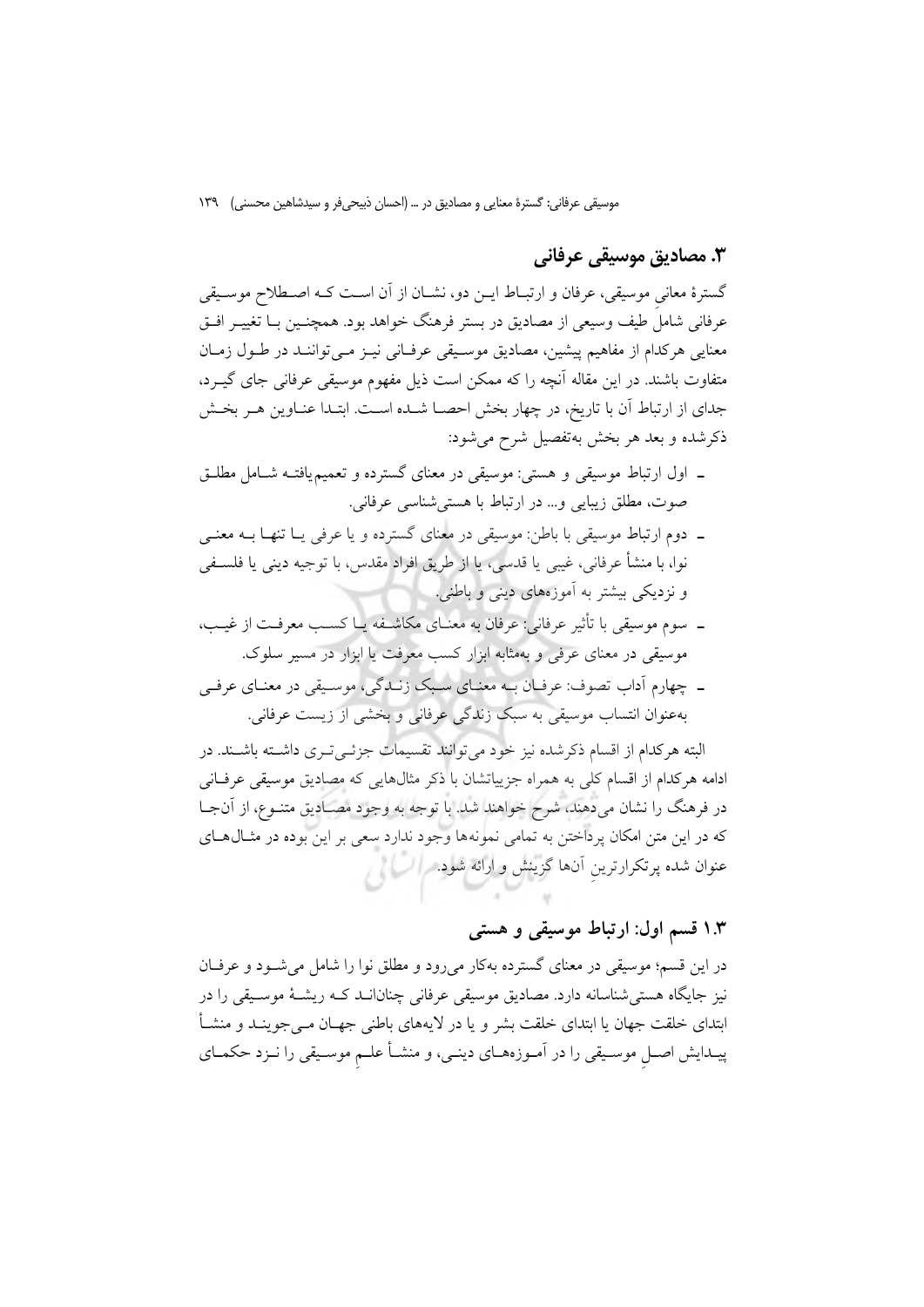باستان مي دانند. اين قسم شامل چهار مصداق: خطاب الست، تسـبيح موجـودات، موسـيقى کبھانی، موسیقی پر گرفته از افلاک یا زهره می شود.

#### ١.١.٣ خطاب الست

معروفترین این مصادیق در فرهنگ ما «خطاب الست» به ذریهٔ آدم است که بــه شــیوههــای گوناگون و با انواع متفاوت، بهعنوان منشأ موسیقی و ســماع ذکـر شــده اسـت، غزالــی چنــد مـورد را از ايــن مبحــث ذكـر كـرده اســت كــه ظــاهراً برگرفتــه از كتــب ييشــين ازجملــه التعرف است:

گروهی چنین گفتهاند که اصل سماع ازآنجاست که حق سـبحانه گفـت: السـت بـربکم. اول خطابي كه از حق شنيدند و خوش تـرين سـماعي آنسـت كـه از خـدا شـنوى ... و گروهی چنین گفته اند که اصل سماع از آنجاست که حق تعالی چـون جـان را بــه کالبــد آدم (ع) فرود آورد آدم عطسه داد، خطاب آمد: پرحمک ربـک. جـان آدم بـر لـذت آن قرار گرفت. اکنون چون سماع پدید آید لذت سماع آن ذکر یاد آید و اضطراب و وجـد يديد آيد (غزالي، ١٣٩٣، ج٢، ص١٢٧٧).

در تمام این موارد، اولین جایی که اَدم مورد خطاب قرار میگیرد از سوی خداوند اسـت و بالاترین لذتی که سمع برده است نیز همان خطاب خداونـد اسـت و سـماع امـروزی بـه علت يادآوري سـماع اول لـذتبخـش اسـت. نجـمالـدين رازي معـروف بـه دايـه نيـز در مرص*ادالعباد* در همین معنی می گوید: «پس هر قول کـه از قــوال شــنود، در کســوت صــوتی خوش و وزنی از آن قول و ذوق خطاب الست بربک یابـد و بـدان صـوت و وزن جنـبش شوق سوی حق یدید آورد» (نجمرازی، ۲۰۰۲، ص۲۰۵). مستملی بخاری نیز در ربع چهـارم شرح التعرف همين معنى را أورده:

گروهي چنين گفتهاند كه اصل سماع ازآنجا است كه حـقتعـالي گفـت: السـت بـربكم. اول خطابي كه از حق تعالى شنيدند اين شنيدند. و خــوش تــرين ســماعي آن اســت كــز دوست شنوي... و گروهي چنين گفته اند كه اصل سماع ازآنجاسـت كـه گفـت: هـولاء في الجنه و لاابالي و هولاء في النار و لاابالي… و گروهي چنين گفتهاند كه اصـل سـماع از لذت خطاب تكوين است و أن أنست كه عالم را گفت كن؛ اول لـذتى كـه بـه چيزهـا رسید این خطاب رسید... اصل سماع از روز میثاق است، چنانکه حق تعالی خطاب کـرد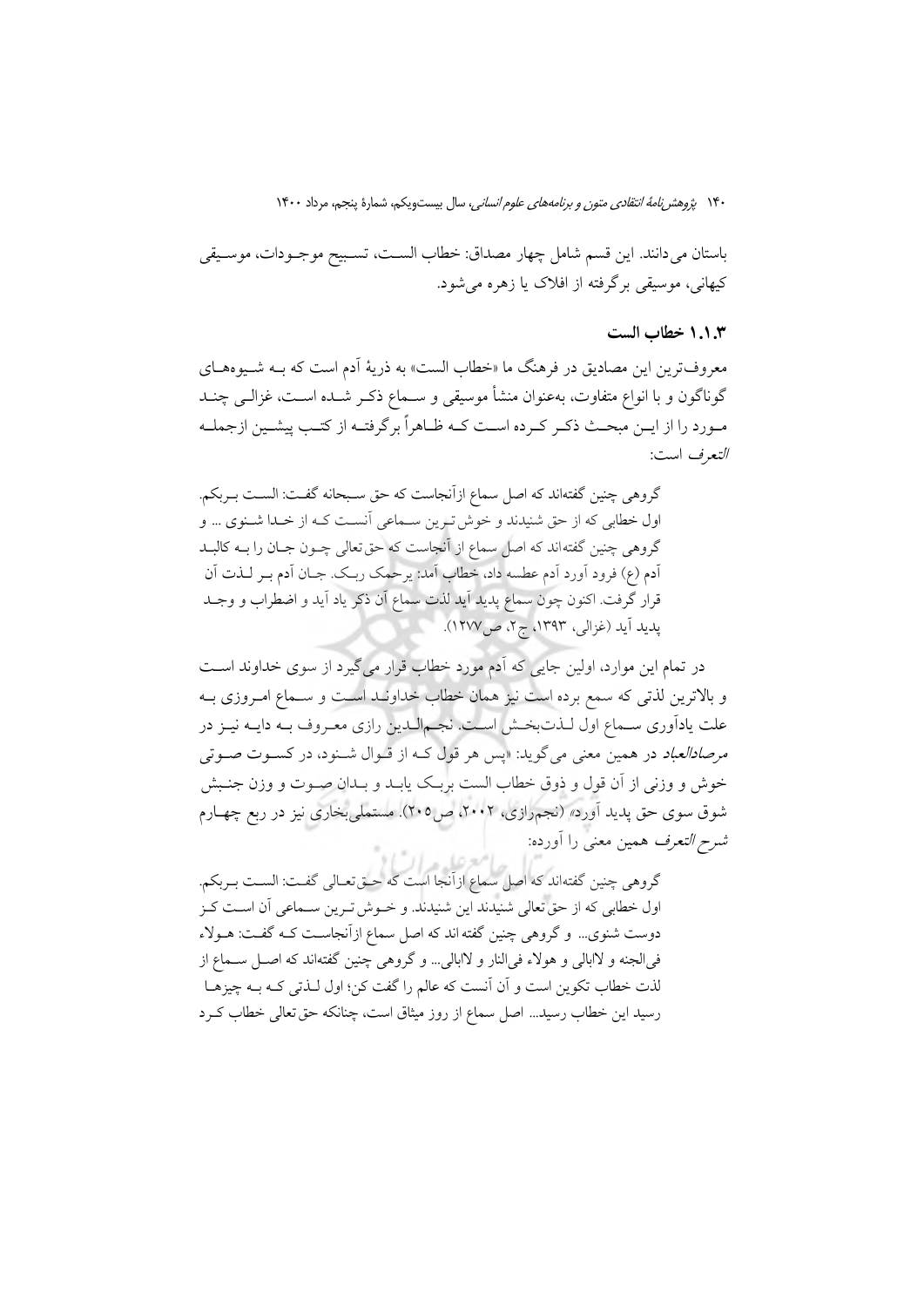موسيقى عرفاني: گسترة معنايي و مصاديق در … (احسان ذبيحي فر و سيدشاهين محسني) ١۴١

ذريت آدم را كه: الست بريكم. در سـر ايشــان ينهــان گشــت (مسـتملي بخــاري، ١٣٩٥، صص ١٨٠٥–١٨١٥).

در تفسیر کلمهٔ یحبرون در آیهٔ شریفه ۱۵ سورهٔ مبارکه روم، نیز تفاسیر عرفانی زیـادی در نسبت آن با سماع موجود است ازجمله:

چنانکه در خبر آمده است که بعضی مفسران گفته اند در قول خدای تعـالی: فامــا الــذين أمنوا و عملوا الصالحات فهم في روضه يحبرون، قيل يحبـرون بالســماع. اول دل ايشــان را به سماع شاد گردانند و از این همه برتر لذت سماع سلام مولا است (مستملی بخـاری، ۱۳۹۵، ص۱۸۰۹).

ویلیام چیتیک هم در جمع بندی خود از آراء صوفیه دربارهٔ ســماع بــه ایـــن معنــی تأکیــد دارد: «ازنظر اهل سماع، موسيقى، زبان رمزى آيات بليغ و شنيدارى خداسـت. بــا شــنيدن آن نفس ياد منزلگاه اوليهاش در ايام الست مي كند» (چيتيک، ١٣٨٨، ص١٧٥).

۲.۱.۳ موسیقی به مثابه تسبیح حق در مخلوقات

مصداق دیگر موسیقی عرفانی، شنیدن نوای تمامی مخلوقات است کـه مـیتوانــد تسـبیح و ذکر خداوند باشد و یا اَنکه اصواتی که تنها برای خاصان قابل شنیدن است. در این نگاه عرفـا کل عالم را در حال ذکر دائم میدانند که این ذکر مے توانید میوزون باشید آنطور کیه کیل موجودات همواره در حال سماع دائماند. این موضوع که ملهم از تفسیر عرفانی آیات قرآنــی و بعضی مکاشفات است در متون عرفانی بسیار تکرار شده و تا زمانهٔ متأخر نیــز ادامــه دارد. ملاهادی سبزواری، حکیم نزدیک به زمانهٔ ما، در دیوان اشعار خود در غزال ٤١ کـه تخلـص خویش نیز در آن است آورده:

«موسى اى نيست كـه دعـوى انـاالحق شـنود مع الورنه اين زمزمه اندر شجرى نيست كه نيست گ§ش اسپرار شینو نیسیت وگرنیه اسپرار مسه پرش از عالم معنی خبری نیست کیه نیسیت»  $(1^{\mathsf{r}} VY, \varsigma, \varsigma)$  (سیزوا $\varsigma$ 

قبل تر از آن در کلام سعدی: ولسيكن چسه بينسد در آيينسه كسور» «جهان پر سماعست و مستی و شـور (سعدی، ۱۳۹۶، ص ۳۰۵)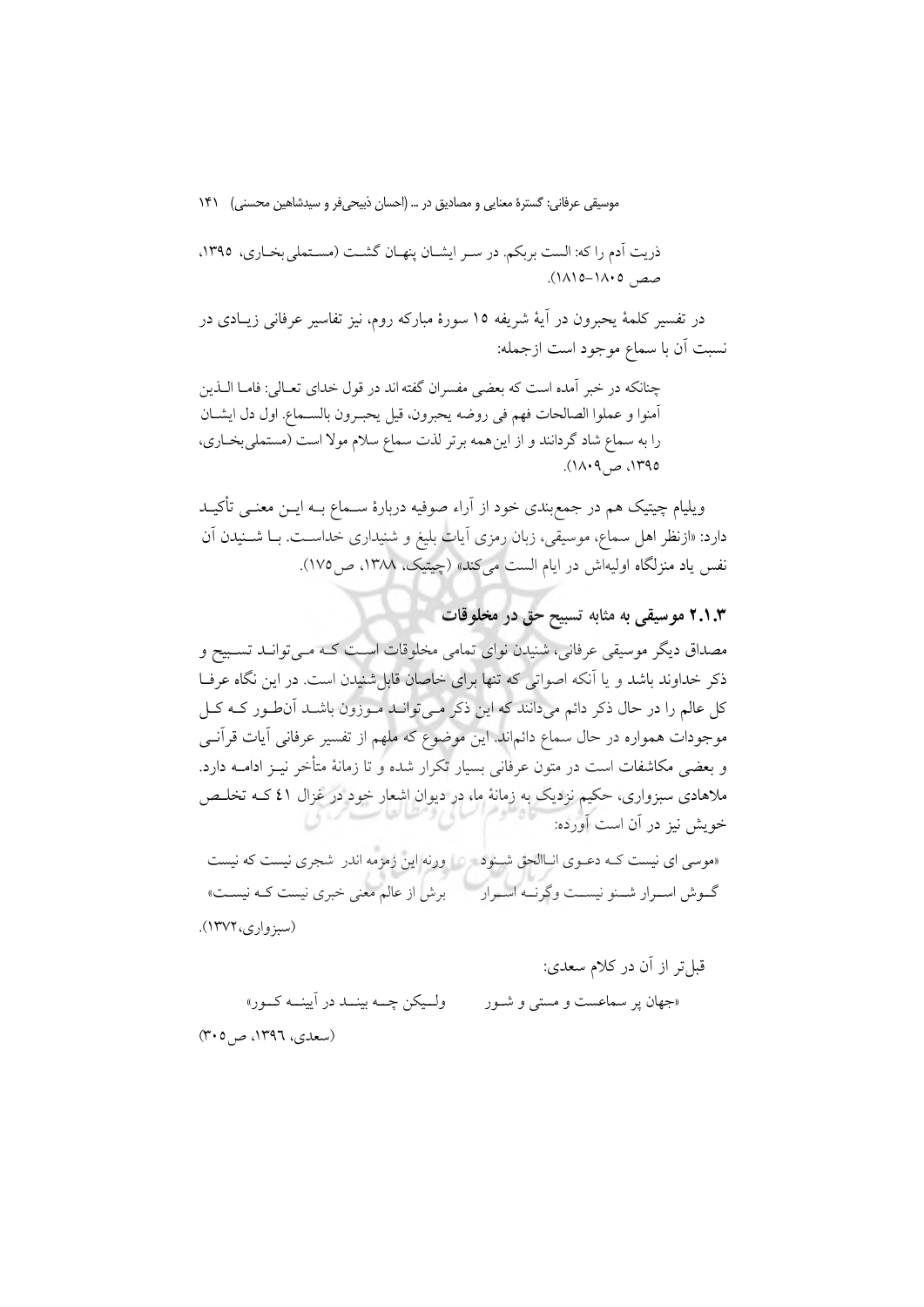و نمونههای این معنی بسیار است.

شیخ اکبر ابن عربی نیز سماع را با ابتدای آفرینش مرتبط میکند. وی دو باب از *فتوحـات* مکیه را به سماع و سه باب به وجد اختصاص داده. او آفرینش را براساس سماع مـی دانــد و به دو نوع سماع مقید و مطلق معتقد است؛ سماع مطلق آن است که هر چیزی بــرای اهـــلالله آهنگ و نوایی دارد و آیه و نشانی از حق است و مظهری است که آهنگ و صـدای ربــانی در اوست و ايقاع و تلحيني الهي بر اوست، پس سماع مطلق از قيد هر نغمه و ترنمـي، منـزه و مبراست. ازنظر ابن عربی دل عارف سالک، قیدوبند و قالب نغمهپسند نگرفته و هـر چیــزی در حال نغمه سرایی است و روزنهٔ گوش دل او مستمع اصوات عـالم افـلاک و اشـیاء ارض سماست (ايرانيقمي، ١٣٧٢). در همين معنى، پنج قرن بعد هاتف اصفهاني مي سرايد: «گـــر بـــه اقلـــيم عشــــق روى أرى مــــــــــه أفـــــاق گلســـــتان بينـــــــم ِ برهمـــه اهـــل آن زمـــين بـــه مـــراد ممـــــــــردش دور آســـــــــمان بينـــــــي گــاه وجـــد و ســــماع هركــــي را بردوكـــون آســــتين فشـــان بينــــي»

 $(11.4)$ ه ص ۱۲۳۲).

۳.۱.۳ موسیقی کائنات

نـوع ديگـري از نسـبت دادن موسـيقى بـه بـاطن جهـان، نـواي كائنـات و افــلاک اســت. معروفترین نمونهٔ اَن شنیدن صدای افلاک است که در اکثر مـوارد بـه فیثـاغورس منســوب اســت. ايـــن انتســـاب، هـــم ريشـــه در آراء فيثاغورســيان در بـــاب «موســيقى كيهـــانى musika mundane» دارد و هم آنکه در فرهنگ ما، فیثاغورس شخصیتی اسـطورهای یافتـه و بهعنوان حکیمی مؤسس، ریشهٔ بعضی از امور حکمی به او نسبت داده می شود. لازمـهٔ قبـول آنکه افلاک دارای صوت باشند اعتقاد به نظام نجومی بطلمیوسی و وجود فلک و چــرخش آنهاست که امروزه منسوخ است، اما در سنت مـا بــا چنــین نظــام کیهــانی جهــان را تفســیر كردهاند. مثلاً اخوانالصفا كه گرايش فيثاغورسي دارند اين معنا را بيان كـردهانــد: «فيثــاغورس حکیم اول حکیمی بود کـه او در روزگــار خــود تــألیف ایــن علــم کــرد و دریــن دور علــمَ ارثماطیقی تصنیف وی است. او به جوهر لطیف و رقّت نفس این آواز از افــلاک دریافــت و اين تصنيف كرد»(اخوانالصفا، ١٣٧١، ص٥٤). چند قرن بعد نيز همين معنى تكرار مي شود: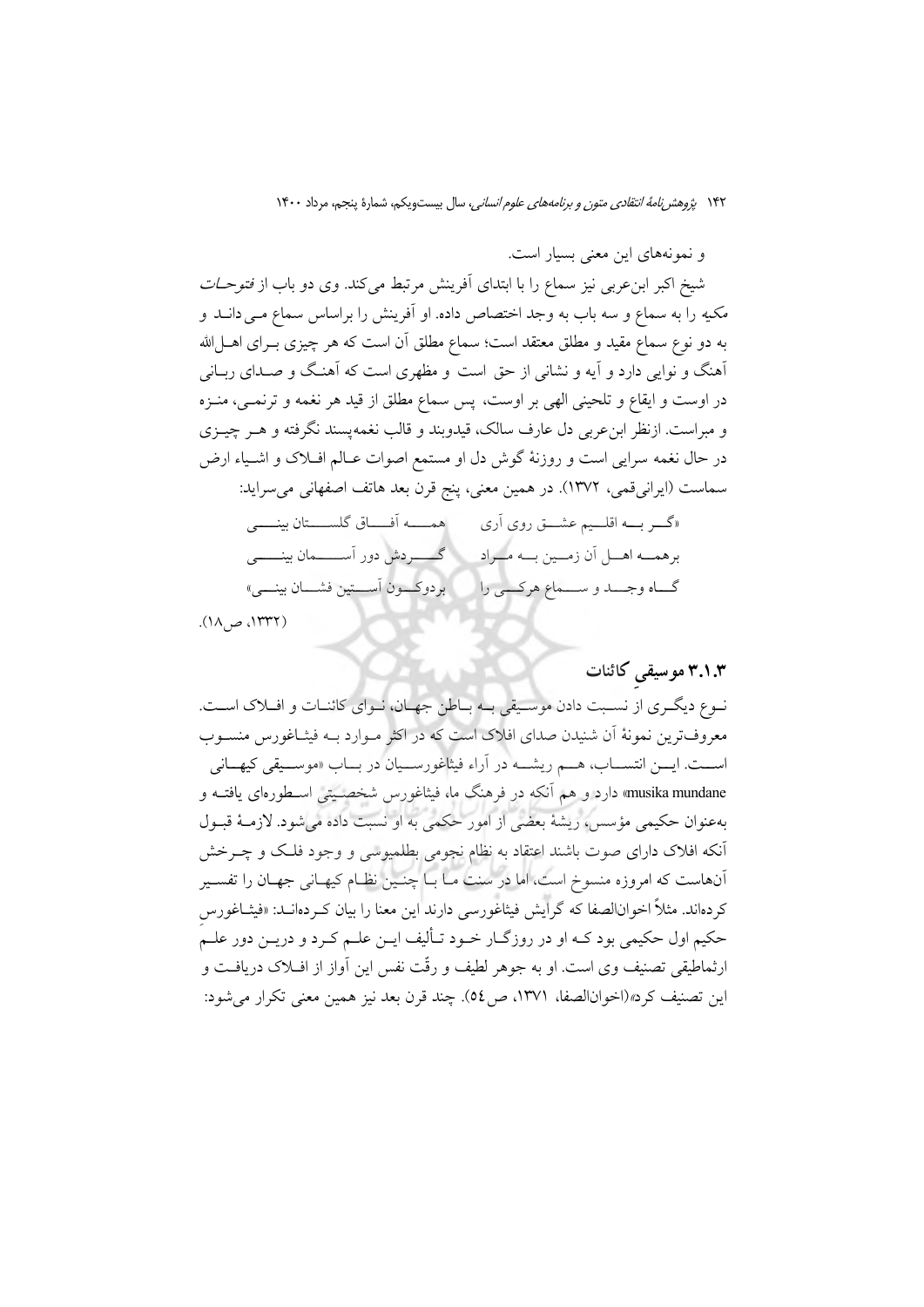موسيقى عرفاني: گسترة معنايي و مصاديق در … (احسان ذبيحي فر و سيدشاهين محسني) 1۴۳

چنانست که افلاک و کواکب را آوازهاست ... موسیقی اشـرف صـناعات باشـد و واضعان این صناعت حکما الهی بوده اند مثل فیثاغورس که واضع این فن او بـود و او حکیمی بغایت و اصل محقق بود و در ریاضیات و مجاهدات بمرتبهای رسیدهبود ک با تلامذه می گفت که من استماع نغمهای چند از حرکات فلکی می کنم و آن نغمـات در حجره خيال من متمكن گشته بود و از آن اصول قواعد اين علـم بنهـاد (كاشـاني،١٣٧١، ص ۹٤).

مولوی نیز در قرن هفتم همین معنی را تکرار میکند:

| بشـنو از فـوق فلـک بانـگ ســماع | «چــرخ را در زیــر پــا اَر ای شـــجاع |
|---------------------------------|----------------------------------------|
| تا به گوشت آید از گردون خروش»   | پنبھی وسواس بیرون کــن ز گــوش         |

(مولوی، ١٣٨٥، ص ٢/١٩٤٢)

(همان).

این تکرار مفهوم موسیقی افلاک که از قرون اولیه ادامه می یابد و حتی ملاصـدرا نیــز بــه اّن اشاره می کند، نشّان از باوری ادامهداری در سـنت مـا بــه وجــود موســيقی در افــلاک يــا موسیقی محیانی دارد. شهرهٔ محلوط السابی ومطالعات فرجنی

۴.۱.۳ ارتباط با رب النوع موسيقى حياسم على حرائب در نسبت موسیقی با افلاک، با توجه به پیشینهٔ یونانی آن، زهره بهعنوان الهه، خـدایگان و یــا حتى ربالنوع (به معنى اشراقى) موسيقى شناختهشده تا جايى كه از سهروردى شـيخ اشـراق روایت شده که نوازنده باید قبل از نواختن یا در مواقع خاص، به تقدیس زهره بپردازد:

نقل است از شهاب الدین مقتول (ره) که طالب این فن باید که هر وقـت کــه زهــره بــه برج حوت رود بتخصیص چون به بیستوهفت درجـه حـوت رسـد لبـاس ابریشــمین درپوشد و غذاي حيواني نخورد و در وقت طلوع زهره ايـن بخـور مـي سـوزاند: عـود،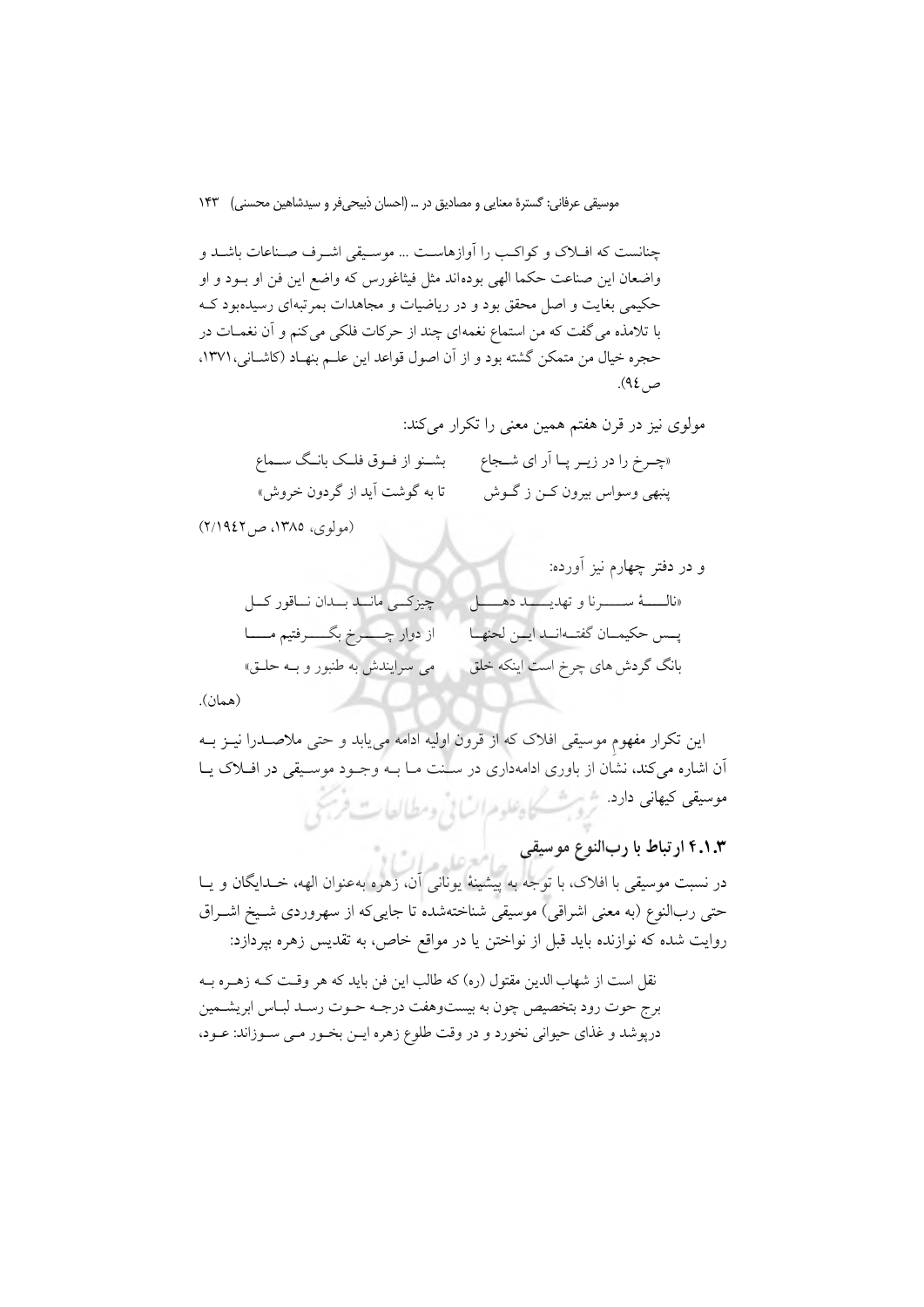شكر، قسط، زعفـران، لادن، قشـور، خشـخاش. و ايـن خطـاب مـي خوانـد و حاجـت می خواهد که مراد حاصل شود، انشاءالله تعالی…(کاشانی، ۱۳۷۱، ص۱۲۲).

در شعری از حافظ:

«وان گھـم درداد جــامي كــز فــروغش بــر فلــك زهره در رقص أمد و بربط زنان مي گفت نــوش». و همچنین در شعری منتسب به ملاصدرا نیز این معنی تکرار شده است: وز نوای چنگ و بـربط اشـکبار… «از دف و ني زهره را در رقص آر زادگـــــــــان زهــــــــــره را آواز ده» مطربا چنگ و چغانــه ســاز ده

(شیرازی، ۱۳۹۲، ص۳۸۳).

۲.۳ قسم دوم: ارتباط باطنی موسیقی در این قسم، جنبهٔ اسطورهای موسیقی کاسته میشود و ارتباط آن بـا دیـن بیشـتر مـیشـود. موسیقی بیش از آنکه به ابتدای خلقت منتسب شود، به عالم غیـب، بهشـت، عــالم ملکــوت، عوالم غيرمادي و عالم انفسي منتسب مي شود. اين انتساب در بعضي موارد از طريق فلسـفي توجیه میشود و در بعضی موارد با روایاتی که در آن اولیا یا بهشت محوریت دارند حمایت می شود. این قسم شامل مصادیق: نسبت علم موسیقی به حکمای باستان یا پیـامبران بــا نگــاه اسطوره اي، نسبت موسيقي و تمامي صنايع به افراد مقدس، موسيقي بهشتي، موسيقي پـادآور قدس به دلیل شنیده شدن در بهشت، موسیقی یادآور قدس به دلیل مناسبت با عــالـم قدســـی، آواز هاتف می شود.

۱.۲.۳ نسبت علم موسیقی به حکمای باستان

در بين متكلمين؛ فخررازي همراه با ذكر داستاني از خواب ديدن فيثاغورس، علم موسـيقى را به او نسبت می دهد اما درعین حال ارتباطی نیز با نبوت برقرار می کند: «از حکما فلاسفه اول کسی که درین علم خــوض کــرد فیثــاغورس بــود و گفتــهانــد کــه شــاگردی ســلیمان(ص) كرده بود» (فخررازي، ١٣٤٢ق، ص١٠٣). اين نسبت دادن ريشـههـاي موسـيقى بـه نبـوت شامل هرمس و داود(ع) نیز می شود: «علم موسیقی یک قسم است از اقسـام ریاضـی و ایــن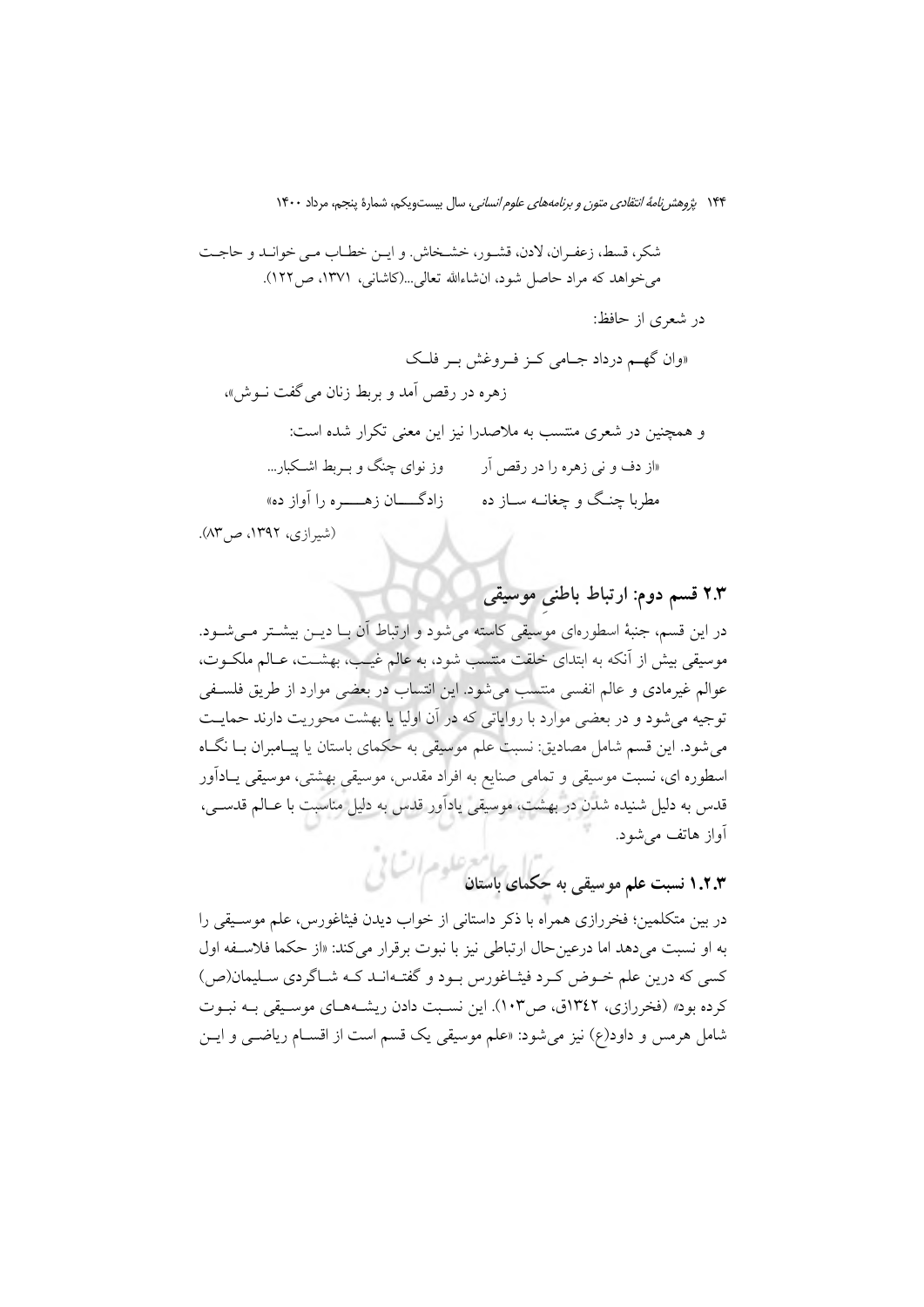موسيقى عرفاني: گسترة معنايي و مصاديق در … (احسان ذبيحي فر و سيدشاهين محسني) ١۴۵

لفظ یونانست<sup>٦</sup> و علم موسیقی بهرمس منسوب است»(خــوارزمی، ق١١، ص١٥٤). در مــورد نوازندگی و خوانندگی داود(ع) حین مناجات فردی و جمعی، نمونههـای بسـیار زیـادی در تمامی دورههای تمـدن اسـلامی وجـود دارد کـه بعضـی از آنهـا از کتـاب مقـدس ريشـه می گیرند و بعضی هم به نگاه اسطورهای نزدیکاند:

و در سماع تسبيح داود(ع) همه خلق را اتفـاق اسـت تـا لـذت سـماع نغمـت او همـه جانوران را آنکه اهل خطاب و تمییزاند و آنکه نیستند مسخر گردانیـد و خـلاف نیسـت میان آن گروه که به صحبت نبوت انبیا(ع) بگویند که آن نغمت او معجزهٔ نبــوت بــود، و معجزه جز حق نباشد (مستملي بخاري، ١٣٩٥، ص١٨٠٧).

این نسبت موسیقی به داود(ع) بالأخص در هنگام دعا به درگاه حضـرت حــق بــه تــواتر تکرار شده: «نقل از داود(ع) چنین است که هر وقت او را بحضـرت عـزت حـاجتی بـودی آلت های این صنعت سازکردی و بر اصوات و نغمات آن تضرع و ابتهال نمـودی و در میـان اهل اسلامي نيز همين ضبابطه مضبوطست» (كاشباني، ١٣٧١، ص٩٥). يبا ديگر: «چنانك داود(ع) در محراب بربط زدی و غناء خوش بـران راسـت کـردی و ایــن نزدیـک جهــودان معروف است» (اخوانالصفا، ١٣٧١، ص ٥٤).

## ۲.۲.۳ نسبت موسیقی با بزرگان دین

چندین حدیث از حضرت رسول اکرم(ص) که صـدای قـاری را بـه مزمـاز داود(ع) تشـبیه فرمودهاند نیز وجود دارد و یا آواز خوش حضـرت سـجاد(ع) در هنگـام قرائـت قــران، کــه يرداختن به صحت روايات يا منشأ آنها از مجـال ايــن نگاشــته بيــرون اســت امــا در كتــب صوفيه ازجمله *اللمع في التصوف، رسالةُ قشيريه* يا حتى *احياءالعلوم الدين* تكرار شــده اسـت. همچنین اگر آراء اصحاب حکمت خالده را مرور کنیم، آنان معتقدند که در سنت مــا صــنایع مختلف همگی سعی داشتهاند ریشهای کهن در میان افراد مقدس پیدا کنند و در نگاه سـنتی هر صنعت و فنی در بدایت به یکی از افراد مقدس منتهی مـی شـود (گنـون، ۲۰۰۱)، کــه در اینجا می تواند به پیامبران و یا امامان شیعه نسبت داده شود و این امر در فتوتنامـههـا بسـیار ذکر شده است. در اکثر فتوتنامههایی که در سنت ما باقی مانـده، شــروع مـتن بـا ذکـر نــام شخصيت ديني است كه واضع آن صنعت بوده است و يا به آن حرفه اشـتغال داشـته اسـت. بهعنوان مثال آهنگری به حضرت داود(ع) نسبت داده می شود و اینکه اولین بار او زره بافت، یا حضرت مسیح(ع) نجار بود یا علی(ع) که نخلستانهایی آباد کـرده بودنـد. شـاید بتـوان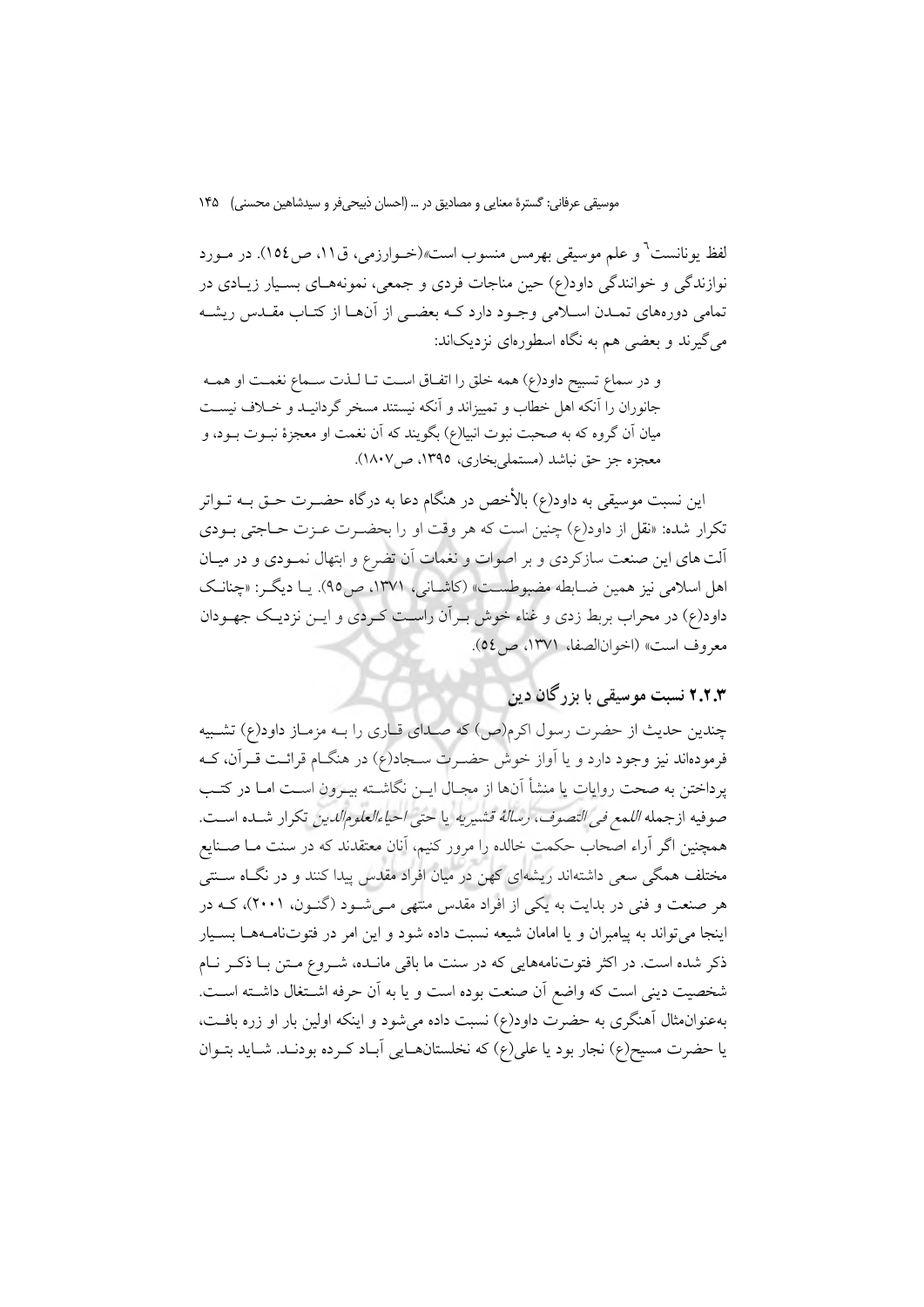نسبت موسیقی به داود(ع) را، علاوه بر منشأ آفرینش موسیقی، در چنین بافتـاری نیــز تفســیر کرد که باآنکه موسیقی مانند دیگر حِـرف، صـنف و طبقـهای در بعـد از اسـلام نداشــته امــا ازلحـاظ معنـوي ابتـداي ايــن فــن بايــد بــه واســطهاي قدســي مــي رســيده كــه مــي توانــد حضرت داود(ع) بوده باشد.

# ۳.۲.۳ موسیقی با منشأ عالم قدس

از انواع موسیقی با منشأ مقدس، روایاتی موجود است کــه در آن موســیقی بــه بهشــت و یــا معجزات الهي نسبت داده شده اسـت كــه معـروفتـرين أن تفسـير ســماع از «يحبـرون» در اّیهٔ شریفه ۱۵ سورهٔ مبارکهٔ روم است که در اّن ازجملهٔ نعمات بهشت سـماعی اسـت کـه از هر سماعی در این دنیا برتر است، و پیش تـر ذکـر آن آمـد و نمونـههـای آن بسـیار اسـت؛ ازجمله سیوطی مفسر معروف نظرهای مختلفی را نقل کرده و بـه نظـر گروهـی از مفســران ازجمله يحيى ابن ابي كثير اشاره مي كند كه «في روضـه يحبـرون» را لـذت سـماع در بهشـت تفسیر کردهاند، و روایت یحیی از حضرت رسـول(ص) اشـاره مـی کنـد کـه از او پرسـیدند «حبر» چیست؟ فرمودند: لذت و سماع است. روایت دیگری هم وجود دارد کـه هـر وقـت اهل بهشت خواهان طرب و شادي شوند، خداوند به بادها وحي مي كند، پــس بادهــا داخــل نیزارها می شوند و آنها را حرکت می دهند و براثر به هــم خــوردن آنهــا بهشــت را شــادی فرامي گيرد (سيوطي، ١٣٦٥، ص ١٥٣) و تكرار همين معنى در بافتار عرفاني نيز وجـود دارد: «در خبر آمده است که بهشتیان در بهشت باشند. ناگاه از زیر عرش بادی ببود کـه آن را بـاد لطافت خوانند، و برگ های درختان را بجنباند و آوازهـا پدیـد آیـد کـه هرگـز هـیچ گـوش آوازی به آن خوشی سماع نکرده باشد»(مستملی بخباری، ۱۳۹٥، ص۱۸۰۹). یا در داستان حضرت يوسف(ع):

گفته اند که چون یوسف را بچاه انداختند حق سبحانه در چاه ماری بیافرید بآواز خــوش تسبیح می کرد تا یوسف(ع) را در چاه از لذت آن سماع وحشت چاه خــوش گشــت، و نیز گفتهاند که چون موسی (ع) از چیزی متـوحش گشـتی عصـای او خـدا را عزوجـل تسبيح كـردي تـا موسـيقى بلــذت أن تسـبيح انـس يــافتى (مسـتملي بخــاري،١٣٩٥، ص ۱۸۰۷).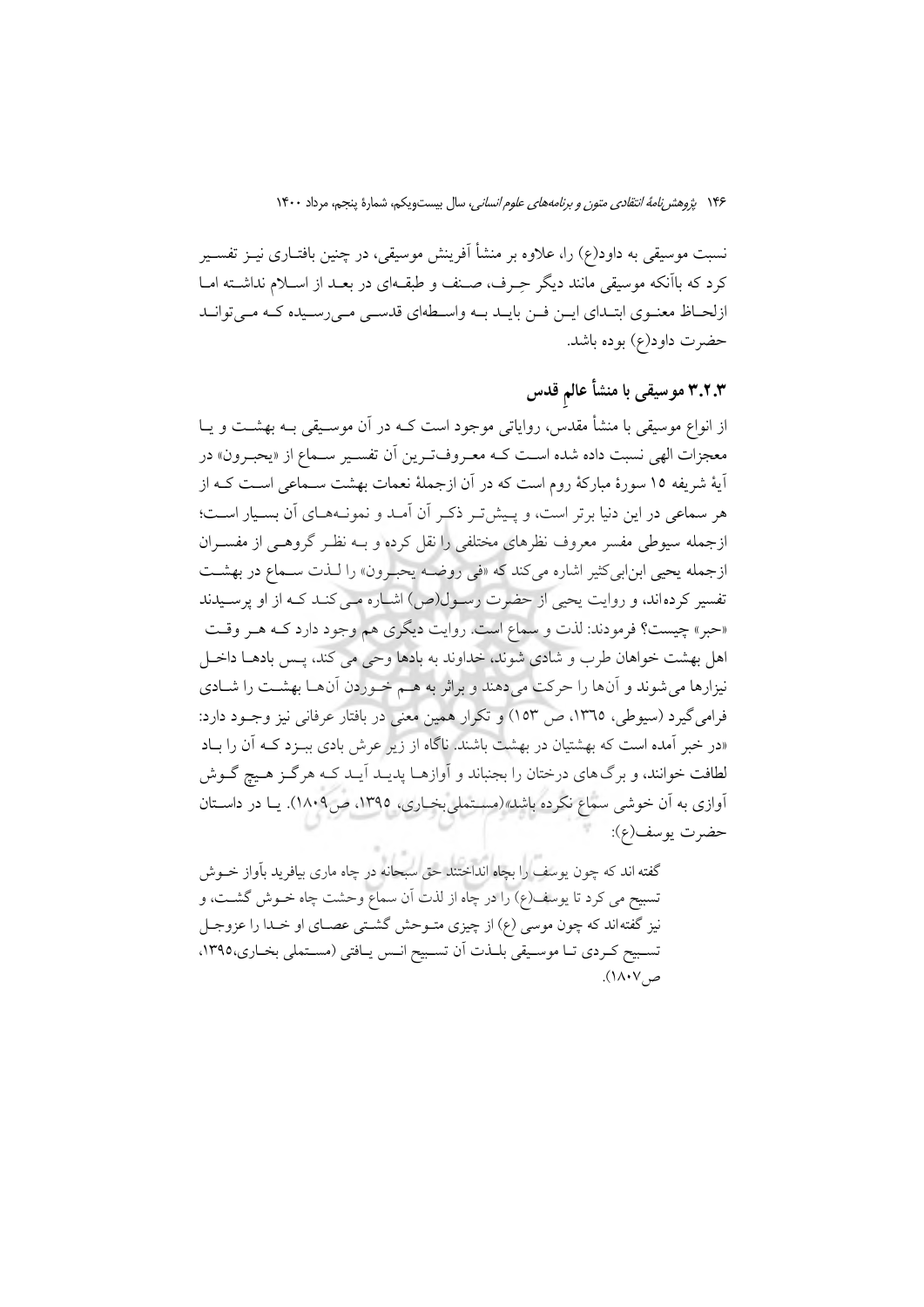موسيقى عرفاني: گسترهٔ معنايي و مصاديق در … (احسان ذبيحي فر و سيدشاهين محسني) ۱۴۷

تمامی این مثالها نشان از نوعی موسیقی دارند که در عالم قدسی وجود دارد و بنــابراین تمامي ويژگيهاي عالم قدس اعم از پاکي، غيرمادي بودن، جنبهٔ الهي و … براي آن موسـيقي نیز صادق است

## ۴.۲.۳ مو سیقی متذکر

در همین قسم نوع دیگری نگاه به موسیقی وجود دارد که آنرا یادگار و نشانگر بهشت، عــالم قدس، موطن اصلی انسان یا عالم ملکوت میداند. در این نگاه تغییرحـالی کــه نفـس در اثــر شنيدن موسيقى دارد به علت الفتى است كه نفس در قبل از جهان ناسوتى با موسـيقى داشـته و یا آنکه موسیقی اساساً مقولهای غیرمادی و انفسی است، بنابراین شــنیدن موســیقی پــادآور جهان غیرمادی یا موطن اصلی نفس است. چنین تفسیری از «موسـیقی بـهغثابـه تـذکار» کـه ريشهٔ آنرا مي توان تا نظريهٔ آنامنسيس افلاطون پيگيري كرد، از آن جهت بـه موسـيقى مـرتبط می شود که «یادآوری» به دلیل نسبتی است که موسیقی بـهمثابـهٔ نظـم و همـاهنگی و حســن تألیف با عالم قدسی دارد؛ زیرا عالم قدس همه نظم و زیبایی و حســن اســت و هــر زیبــایی .<br>مادي، برگرفته از زيبايي قدسي يا مثالي برتر است: «عالم علوي عالم حسن و جمال است و اصل حسن و جمـال تناسـب اسـت و هرچـه متناسـب اسـت نمودگاريسـت از جمـال آن عالم»(غزالي،١٣٧٤، ص ٢٧٠) و همچنين خود موسيقي بهمثابه يادگاري از عالم قــدس کــه از اساس به عالم مادی تعلق ندارد و شنیدن آن در این جهان، شنونده را مدام به یاد عالم دیگـر و نواهای قدسی می اندازد که بسیاری آنرا دلیـل شـرافت موسـیقی مـی داننـد: «پـس اشـرف صناعات باشد و ازأن جهت كه سایر صناعات و اعمال را هیـولی از اجســام طبیعــی اســت و موضوعات أن اشكال جسماني الا موسيقى كه موضوع أن جواهر روحانيست و مـؤثر اسـت در نفوس مستمعان اثر مستمع از تأثیرات روحانی بــود» (کاشــانی، ۱۳۷۱، ص۹٤). یــا آنکــه موسیقی را سایهای از موسیقی عوالم غیرمادی دانستهاند: |

و به وجهی دیگر گوییم که هیچ چیز در زمین نیست که مانند آن برفلک نیسـت و ایــن غنا بدین لطیفی در زمین هست، نتواند بودن که اگرچه روحانی بود در فلک مثالی ازیـن جنس نباشد... پس شاید بود که ایشان را آوازی بود موزون خوش ولیکن نشـاید گفـت كه قطعاً نسبت (اخوانالصفا، ١٣٧١، ص٥٣)

**U**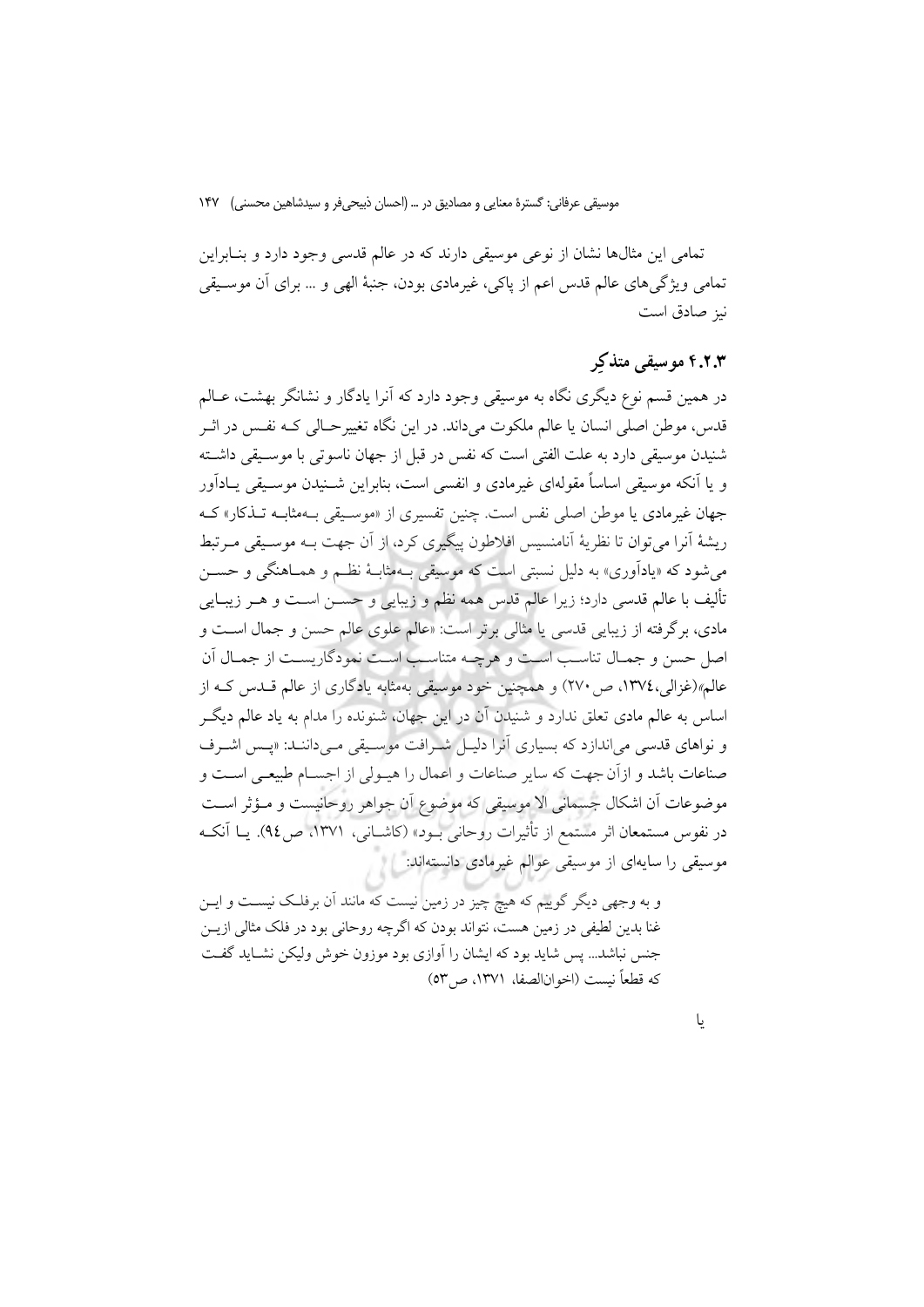هر صناعتی که به دست مردم کـرده مـی شـود هیـولی و اشـکال او جسـمانی باشـد الا صناعت موسیقی که موضع آن جواهر روحانی است و آن نفوس سمع است و تـأثیرات او جمله روحانی است و نفس به سبب او حرکت کند بدان جهت کـه موسـيقار باشـد (همان، ص٧٤).

همین غیرمادی بودن و یا تعلق موسیقی به جهان دیگر، سـبب تــأثیر موســیقی از طریــق یادآوری است: «سماع آواز خوش و موزون آن گوهر آدمی را بجنباند و در وی چیزی یدیــد ۔<br>آرد بی آنکه آدمی را در آن اختیاری باشد و سبب آن مناسبتی است که گوهر دل آدمـی را بــا عالم علوی که عالم ارواح گویند هست» (غزالی، ۱۳۷٤، ص۲۷۰).

# ۵.۲.۳ موسیقی متذکرِ مسموع

در همان زمینهٔ قبلی که موسیقی را یادآور عالم قدس میداند، نظر دیگری نیز وجود دارد ک دلیل تأثیر موسیقی را شنیده شدن آن در زندگی قبلـی و عـالم اعلـی مـیدانـد، یعنـی تـأثیر موسیقی به دلیل شنیدن نواهایی که نفس قبلاً و در عوالم غیرمادی آنها را شنیده و پـادآوری آن موجب بهجت و وجد نفس می شود. در اینجا موسیقی به دو نوع تقسیم می شود که یکسی از آنها مشابه آن است كه انسان قبلاً آنـرا در عـالم قــدس شــنيده و بقيــه ايــن مشــابهت را ندارند. اين نظريهٔ اول بــه زنــدگي قبــل از حيــات دنيــوي چــه در عــالم زر چــه در بهشــت قائل است، دوم در آن زندگی موسیقی وجود داشته، و سـوم آنکـه از آن موسـیقی یادگــاری برای ما باقی مانده که با شنیدن موسیقی مشـابه پـادآوری مـی شـود. صـاحب *شـر ح/لتعـرف* چند دلیل مختلف را برای تأثیر موسیقی ذکر کرده که محور همگی مفهوم «پـادآوری» اسـت. نمونهای از آن شنیدن تسبیح ملائکه است: الرا في ومطالعات فرکنی

ارواح علویاند و با تسبیح ملایکه الف گرفتهاند. چون ایشان را ازآنجـا جـدا کـرد، اگـر به واسطه در كالبد أوردي از درد فراق سماع أن تسبيح يک جان با كالبـد قـرار نگرفتـي؛ لكن او را ياد أيد، أن تواجد و اضطراب ازأنجـا اسـت. از شـوق وطـن اضـطراب أرد (مستملیبخاری، ١٣٩٥، ص١٨٠٦).

یا یادآوری نسبتِ قدسی روح:

هر چیزی را به چیزی تعلق است مگر روح را کـه او علــوی اســت و بــه چیــزی تعلــق ندارد. و چون او به كالبد بنده درآيـد بــه مجـرد فعــل حــق ســبحانه درآيــد و در ميــان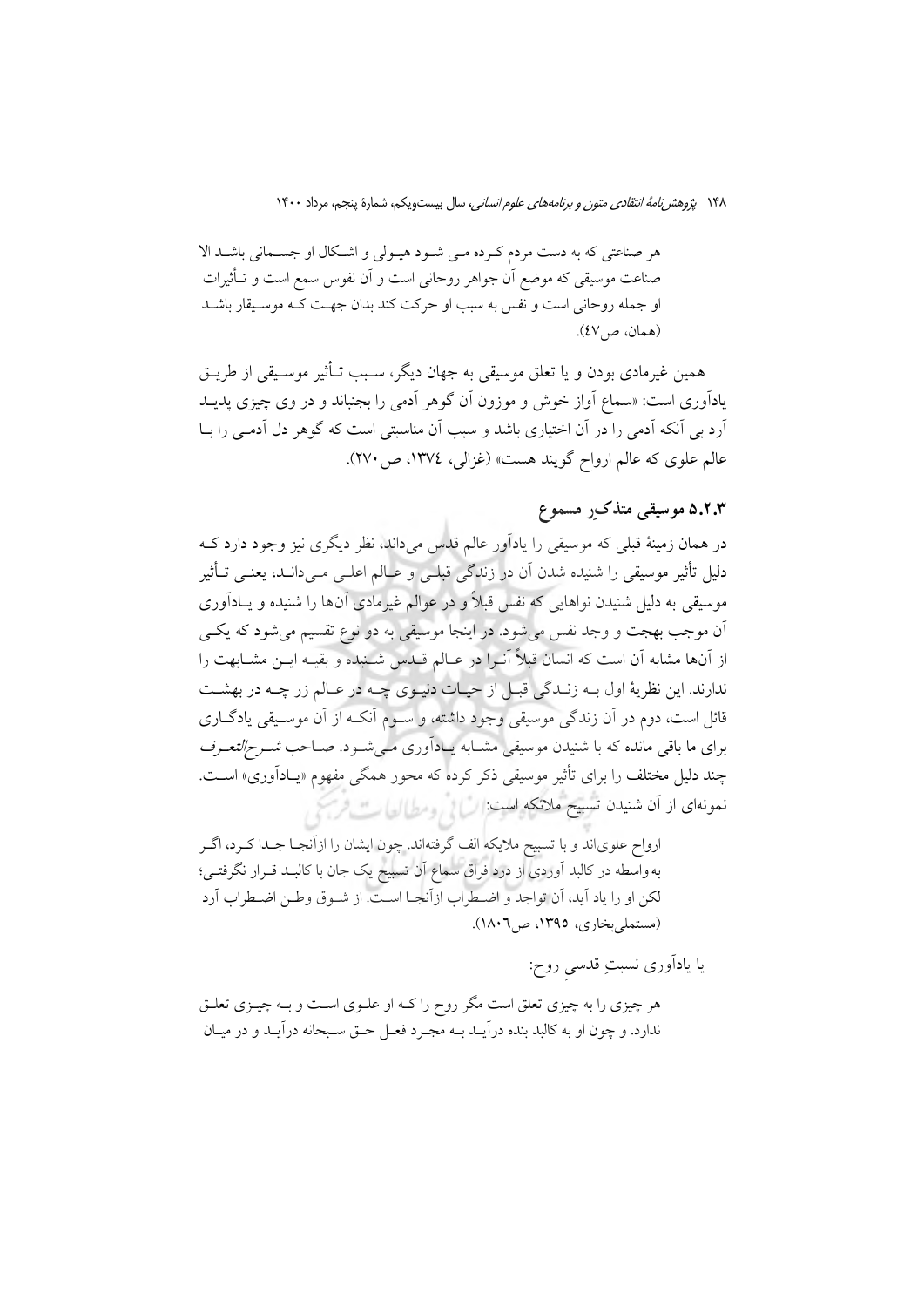موسيقى عرفاني: گسترهٔ معنايي و مصاديق در … (احسان ذبيحيفر و سيدشاهين محسني) ١۴٩

واسطه نباشـد، و هـر وقـت كـه سـماع شـنود أن لـذت گـردأوردن او شـخص را متواجد گرداند (همانجا).

مولــوي نيــز ايــن معنــي را از قــول مؤمنــان أورده كــه احتمــالأ منظــور وي متكلمــين اشعري باشد:

| نغــز گردانيـــد هـــر أواز زشـــت | «مؤمنــان گوينـــد كاثــار بهشـــت   |
|------------------------------------|--------------------------------------|
| در بهشت آن لحـنهـا بشـنودهايـم     | مــا همـــه اجــزاي أدم بــودهايـــم |
| يادمـان آيــد از آنهــا انــدكى»   | گرچه برما ریخت اَب و گل شکی          |

(مولوي، ١٣٨٥، دفترچهارم).

حاكمي صاحب سـماع در تصـوف همـين معنـي را بـه فيثـاغورث و افلاطـون توامـان نسبت داده و موسـيقى را يادگــار خــوش مــوزون حركــات آســمان در عــالم ذر مــىدانــد (حاكمي، ١٣٨٤). كه تركيبي از عقايد يوناني به همراه كلام اسلامي است.

۶.۲.۳ موسیقی مسموع در مکاشفه یکی از معـانی دیگـر، شــنیدن نــوا یــا اَوازی اســت از عــالم غیــب در حالــت مکاشــفه کــه ممکن است همراه با کلام یا شعر و یا بدون آن باشد و غزال<sub>ی</sub> آنرا «آواز هاتف» نامیده اسـت و براي آنكه از نسبت دادن تجسم يا صوت يا كلام ملفوظ به حق يرهيز كند، از قاعدهٔ تمثـل استفاده کر ده است:

دل چون صفا پذیرد بسـیار باشـد کـه حـق در وی متمثـل شـود بـه صـورتیکـه آنـرا مشاهده کند یا به لفظی منظوم که به گوش او رسد که آنرا آواز هاتف خواننـد چــون در بیداری باشد و رؤیا گویند چون در خواب باشد (غزالی، ۱۳۹۳، ج۲، ص۱۲۷۹).

آنچه در این قسم بیان شد بیشترین تـواتر را در توجیــه ســماع و نسـبت دادن ســماع و موسیقی به عالم قدس در سنت دارد تا آنجاکه نیکولسون در علت استفاده از سـماع، معنـی یادآوری را بهعنوان جمع بندی همهٔ دلایل ذکر کرده است: «اَنچه اکثر شعایر صوفیه بــدان کنایــه می;نند این است که سماع در روح متذکر الحان آسمانی است و یا نمونهای است از صـداهایی کـه روح قبل از وجود بــدن مــي شــنيد يــا قبــل از اينكــه روح از خداونــد جداشــده مــي شــنيده اســت» (نيكولسون، ١٣٤١، ص ٦٦).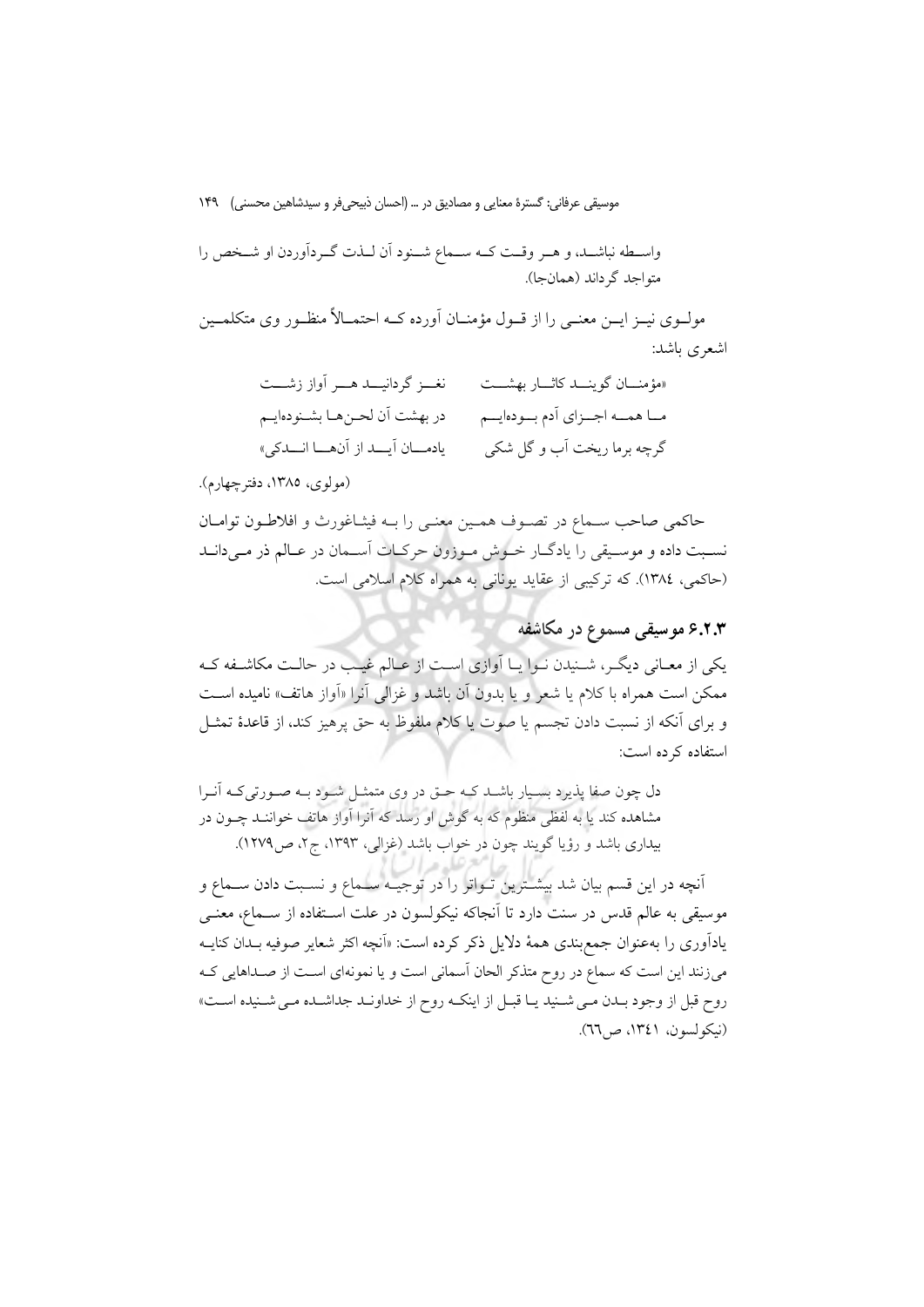# ۳.۳ قسم سوم: موسیقی با تأثیر عرفانی

موسیقی عرفانی، در این معنی شامل اثرات عرفانی موسیقی است یعنی موسـیقی عرفـانی اَن است که در جهت سیر و سلوک تاثیراتی داشته باشد. این اثـرات ممکــن اســت مســتقیماً در ایجاد کشف تأثیر گذار پاشد و یا نفس را برای کشف آمیاده کنید و بیا در مسیبر سیلوک بیه نحوی معِدّ سالک باشد. در اینجا اثر گذاری موسیقی است که آنرا به عرفان منتسب می کنــد و شامل مصادیق: تأثیر موسیقی در صفای دل، تأثیر موسیقی از زدودن توجه نفـس بــه حــواس .<br>ظاهري، تأثير موسيقي در زدودن يراكندگي نفس، تنبه، موسيقي بهمثابــه وارد حــق در جهــت ايجاد طلب، تأثير موسيقى در جهت افـزايش اشـتياق، موسـيقى بـه عنـوان محـك دل، تـأثير موسیقی در رفع مستقیم حجاب، تأثیر موسیقی در استجابت دعا، و استجمام میشود.

#### ۱.۳.۳ موسیقی موثر در صفای دل

موسیقی تأثیر چندگونهای بر نفس دارد؛ یک تأثیر نفس در صـفای دل و رقـت قلـب اسـت بهنحوی که نفس آمـادهٔ کشـف شـود: «و سـماع مـؤثر اسـت در صـفای دل و صـفا سـبب كشف است»(غزالي،١٣٩٣، ج٢، ص١٢٧٩) و علت أن است كـه در معــارف صــوفيه، نفـس قابلیت مشاهدهٔ ملکوت را داراست اما به علت کدری و تیرگی دل، مشاهده ممکن نمی شـود و هرچقدر که دل صاف تر شود امکان تابش نور ملکوت در آن بیشتر است، در ایــن معنــی سماع در صفای دل و از طریق آن در کشف مؤثر است.

۲.۳.۳ موسیقی ابزار زدودن اشتغال نفس به حواس ظاهری

دیگر تأثیر موسیقی در زدودن توجه نفس از مادیات و حواس و درنتیجه آمادگی نفس بــرای توجه به عوالم بالاتر و ايجاد كشف. ازآنجاكه كار نفس ادراك است، هرگاه اشتغال نفس بـه حواس و مادیات کم شود، نفس بیشتر به ادراک مجردات رو میکند؛ پــس هرآنچــه اشــتغال نفس را به مادیات کم کند می تواند معِدّ کشف باشد. استفادهٔ از موسیقی در این جهــت میــان صوفيه بسيار رايج بوده و آنرا بخشي از رياضت مي دانستهاند. بعضي از صـوفيه، ســماع را در این موضوع حتی مؤثرتر از عبادات دانستهاند: «در سماع هزار لذت است که به یک لـذت از أن هزارساله راه معرفت توان بريـد كـه بـه أن هـيچ عبـادت ميسـر نشـود» (رجـايي، ١٣٩٠، ص۳۱۳). یا در همین معنی عزالدین محمود کاشـانی حـال سـالک هنگـام سـماع را چنـین روایت کرده: «در فضای قرب ذات در طیران آید و سیر سالک بطیر مبدل شـود، و سـلوکش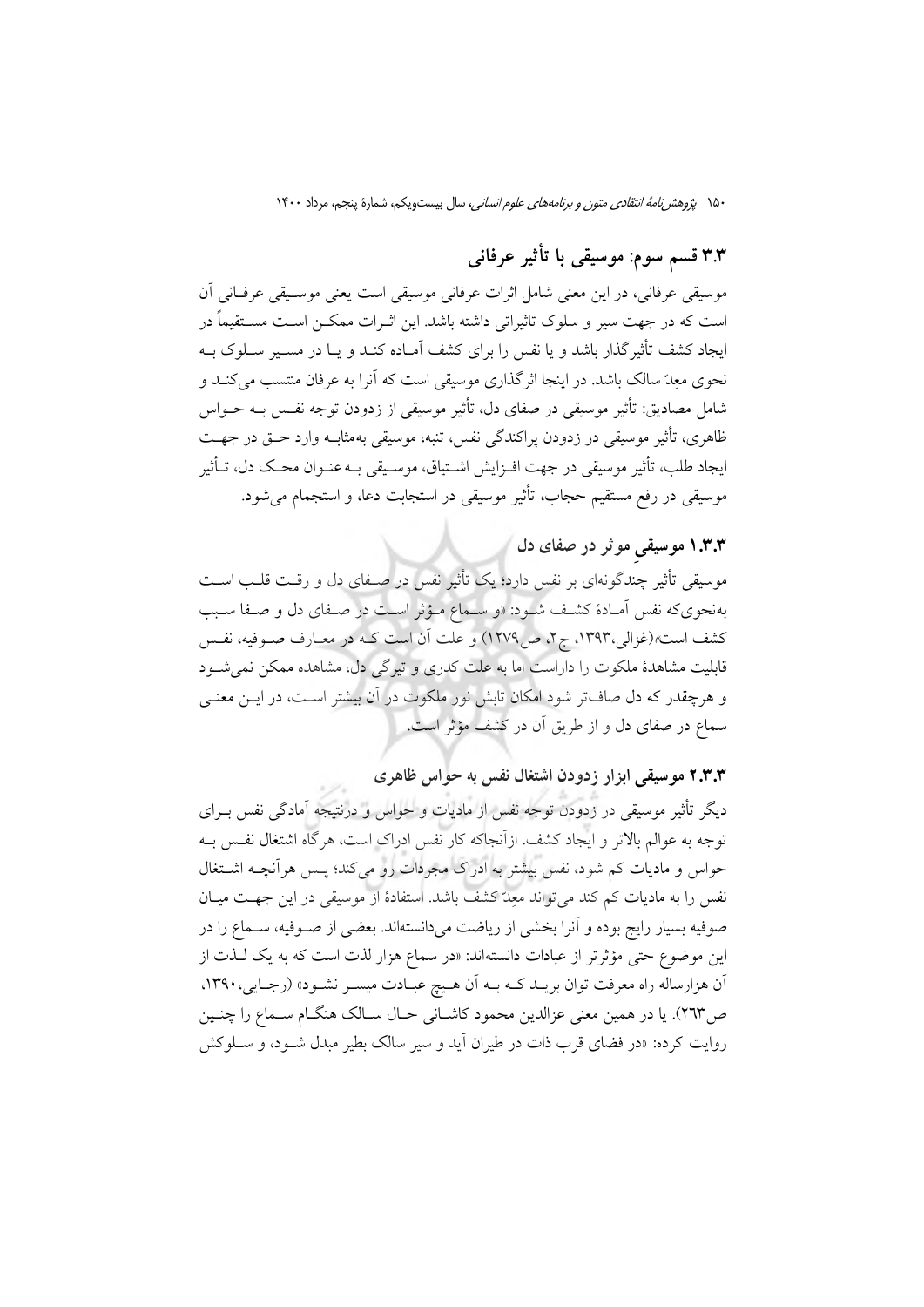موسيقى عرفاني: گسترة معنايي و مصاديق در … (احسان ذبيحي فر و سيدشاهين محسني) د ١٥١

بجذبه و محبی بمحبوبی و یک لحظـه چنـدان راه قطـع کنـد کـه سـالهـا بسیروسـلوک در غیرسـماع نتوانـد كـرد»(كاشـانى، ١٣٩٠، ص ١٨٥). أملـى ايــن تــأثير رفـع حجـاب را بــا زدودن غش همراه کرده: «اَنکه اهل سلوک را که هنوز حال ایشان زیاده ترقبی نکـرده باشــد دراثنای سمع روح مفتوح گردد … و از جمیع غواشی مجرد گردد و به یـک لحظـه چنــدین راه قطع کند که سالها بسیروسلوک درغیر سـماع نتـوان کـرد» (شــمس|لــدین اَملــی،۱۳۸۱، ص ۲۱۳).

#### ۳.۳.۳ مو سیقی ابزار جمعیت خاطر

دیگر تأثیر موسیقی در جمعیت خاطر یا تمرکز یا زدودن پریشانی است؛ بهنحویکه موسـیقی میتواند نفس سالکِ شوریده را از اشتغالات دنیوی برهاند و درنتیجه توجه به غیب افــزایش يابد و كشف ايجاد شود. اين تأثير با نوع قبلي ازآنجهت متفاوت است كـه در قبـل اشــتغال نفس به حواس ظاهر باعث عدم توجه به عوالم بالاتر بود اما در اینجا نفس نــه بــه حــواس مادی بلکه به خــواطر و اشــتغالات نفســانی خــود مشــغول اســت و موســيقی تــأثير زدودن اینگونه پریشانی دارد:

> «پس غـذاي عاشـقان آمـد سـماع كه در او باشــد خيــال اجتمــاع بلکه صورت گردد از بانگ صفیر» قسوتي گيسرد خيسالات ضسمير

(مولوي، ١٣٨٥، دفتر چهارم).

این گونه تأثیر گاهی با قوت گرفتن نفس همهعنی میشود که در اینجا نفـس قــویتــر آن است که پریشانی کمتر و جمعیت بیشتر دارد (قوت نفس معانی گستردهتری دارد که خــارج از بحث است). در این معنی از شیخ ابوالقاسم نصرآبادی است که موسـیقی را مقــوی نفــس میداند: «هر چیز را قوتی است و قـوت روح سـماع اسـت» (نیشـابوری، ١٣٩٤، ج٢، ص٢٢٦). این موضوع تا جایی موردقبول است کـه موسـیقی را در توانـاییهـای عمـومی و غیرعرفانی نفس نیز قوت بخش میدانند، از ابوسلیمان دارانی روایت اسـت: «هــر قلبــی آواز خوش را دوست دارد و آواز خوش دل های نازک و بیمار را بهبود بخشـد همـان طـور کـه کودکان را به آواز خوش آرام سازند و در خواب کنند» (قشیری، ۱۳۷٤، ص۱۵۷).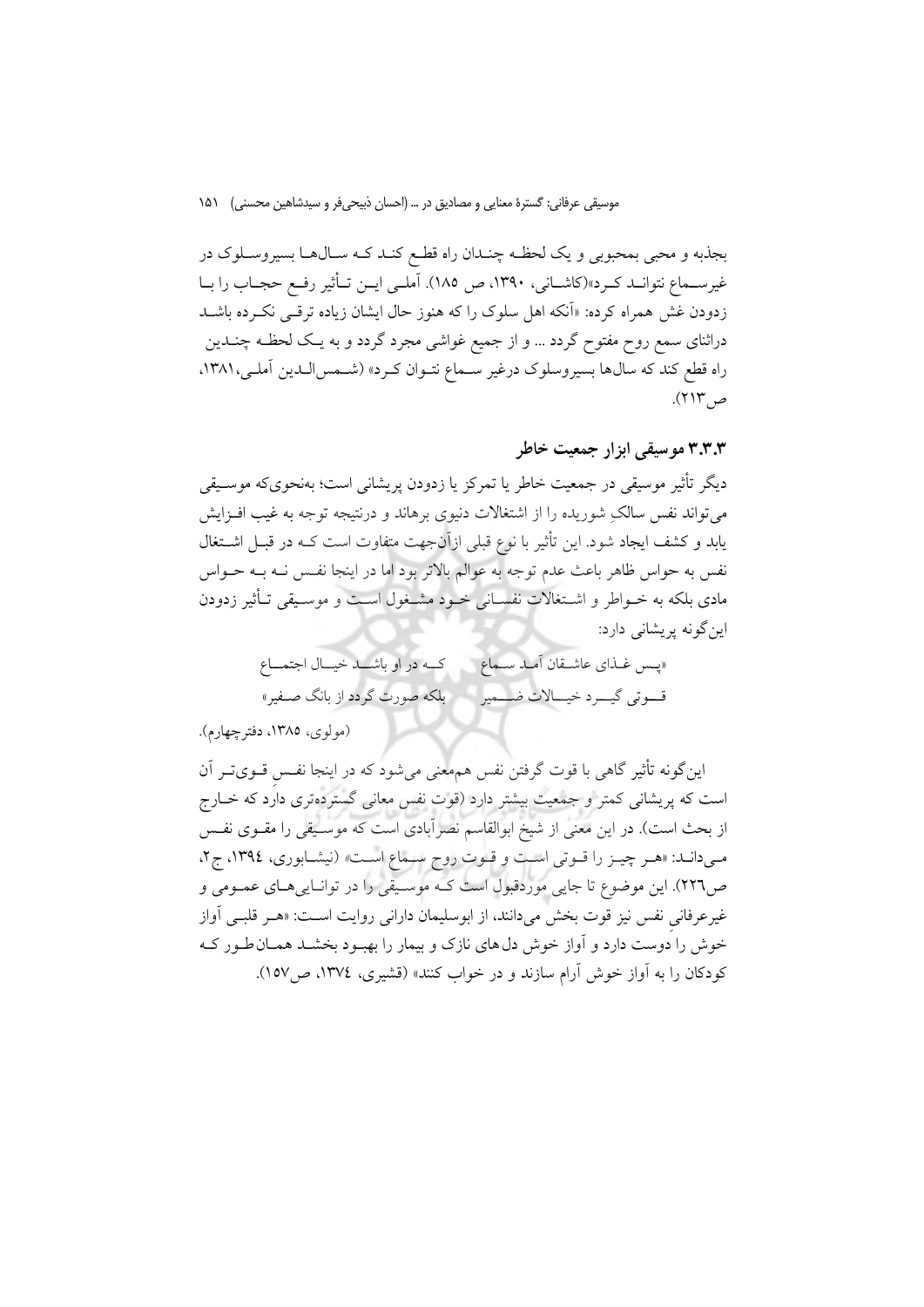#### ۴.۳.۳ موسیقی بهمثابه واسطهٔ تنبّه

اين شيوهٔ تأثير علاوه بر موسيقى در اثر اشعار حكمي و عرفاني همراه موسيقى اتفاق مى|فتــد و موارد بسیاری است که متن شعر حکمی محور اصلی تأثیرگذاری بوده است. درعــینحــال قول مشهور از پیامبر(ص) است که *«ن من الشعر لحکمـه»* و روایـاتی کـه افـراد بــا شــنیدن جملهای یا آیهای همراه یا بدون موسیقی دگر گون شدهاند بسیار است و ذکر انبدکی از آنها نیز به درازا میکشد. اشعاری که صوفیه ابتدا در مجالس سماع میخواندند اشـعاری بــود کــه جنبهٔ تعلیمی و اخلاقی داشت یا در نعت پیامبر(ص) و توحید باری تعالی سروده شــده بــود؛ اما به تدریج اشعار دیگری که جنبهٔ عاطفی و وجدآور داشت، یعنی اشـعار عاشـقانه نیــز وارد مجالس سماع شد که معانی رمـزی داشـت و بعـدها اشـعاری بـا محوریـت عرفـان نظـری شکل گرفت. افرادي چـون احمـد غزالـي در *سـوانح العشـاق و* يحيـي بـاخرزي در کتـاب *اورادالاحباب* در فصل مربوط به سماع و ابومنصور اصفهانی در کتاب *شـرح الاذکـار* و بــاب تجرید الاشاره فی خفی الذکر؛ بحثهای زیادی در شرح اصطلاحات و عبـارات رمـزی در اشـعار عارفانــه و مورداســتفاده در ســماع دارنــد، تــا نمونــهٔ متــأخرتر آن رســالهٔ *مشــواق* از ملامحسن فیض کاشانی. اما در مورد تأثیر سماع؛ معمولاً آن بخشی از تـأثیر را کــه بــه شــعر مربوط است با اصطلاح «تنبّه» ياد ميكنند، اما بايد دانست توجه به غيب يا مبدأ در اثــر شــعر و موسیقی در سماع بسیار درهم تنیده است بهنحویکه تفکیکِ مطلق میـان شـعر و موسـیقی در اين مقوله مناسب بهنظر نمي رسد.

#### ۵.۳.۳ موسیقی محرک دل

دیگر، تأثیر موسیقی در تشدید شوق سالک و تقویت تشنگی وی به معـارف و زنــده کــردن طلب در وی است؛ تاجاییکه بعضی خود سماع را نوعی وارد الهی دانسـتهانـد کـه شـوق و طلب را در سالک زنده میکند. از ذوالنون مصری روایتی است که هم در *تذکرهالاولیا و ه*ــم قبل تر در *اورادالاحباب و فصوص الأداب* آمده: «سماع وارد حق است كه دلها بــدو برانگيــزد و بر طلب وي حريص كند. هركه آنرا به حق شنود به حق راه يابد و هركه به نفـس شـنود در زندقه افتد» (نیشابوری، ۱۳۹٤، ص۱۲۹). در اینجا سماع «وارد» نامیده شده و اثـر آن محـرگ تفسیر شده که موضوع اثربخشی آن مربوط به نفس سالک است. این قــول ذوالنــون مصــری در منابع مختلف پرتکرار است. در معنــی «وارد» بــودن ســماع، جنیــد بغــدادی پــا را فراتــر گذاشته و آنرا بستری برای رحمت خداوند دانسته، آنطور که از ابونصرسراج صاحب *اللمع*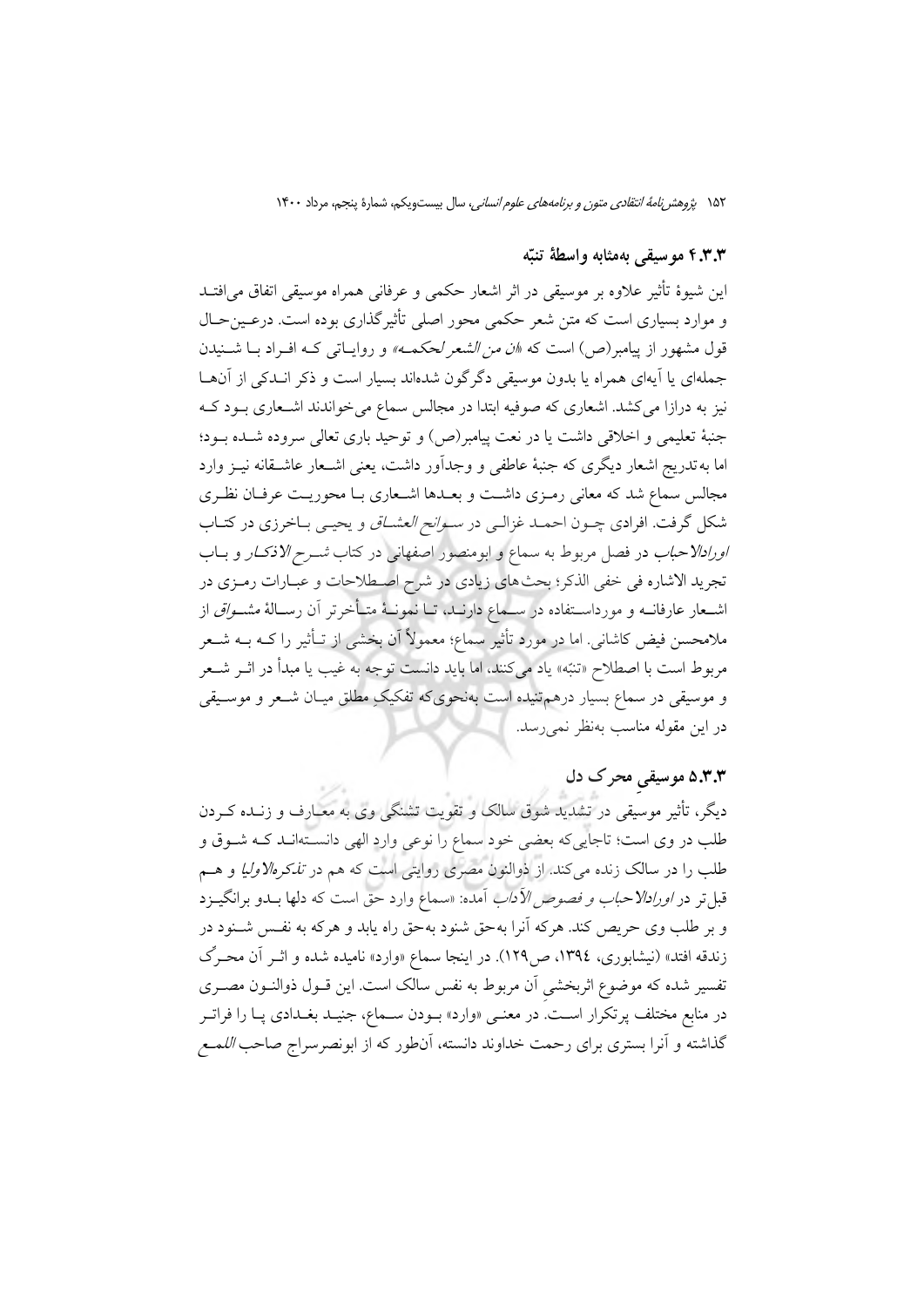موسيقى عرفاني: گسترهٔ معنايي و مصاديق در … (احسان ذبيحي فر و سيدشاهين محسني) ۱۵۳

نقل است: «از جنید روایت شده که گفت رحمـت خداونــد در ســه مــورد بــر فقــرا صــوفیه فرود مي آيد، نخست در وقت سماع چه آنان جز بحق نمي شوند» (١٣٨٣، ص٣٧٣). معنی محرّک بودن سماع را مولوی در قصیدهای مختص بـه ســماع کــه قــبلاً هــم از آن ذکرشد آورده:

آنچنانکــه آتــش آن جــوز ريــز» «اَتش عشـق از نواهـا گشـت نيـز

(مولوي، ١٣٨٥، دفترچهارم).

نیز باخرزی از قول سری سقطی با همین معنی سماع را به باران تشبیه کرده: قلوب اهل محبت در وقت سماع در طرب آيد و قلوب توبه كاران در خوف به حركت آید و آتش قلوب مشتاقان در زبانه زدن آید. مثل سماع همچو باران است کـه چــون بــر زمین طیب رسد زمین سبز و خرم گردد. سماع نیز چون به دل های پاکیزهٔ صـافیهٔ زاکیــه رسد فوایدی که در وی مکنون و مستور باشد به ظهور آید (باخرزی، ۱۳۸۳).

۶.۳.۳ موسیقی به مثابه ایزار محک دل

تأثیر محرک سماع تا جایی است که سماع بهعنوان محکی برای دل سالک شناخته مـی شــود و مکنون و مستور دل را هویدا میکند. این معنی که نمونههای زیـادی دارد در کـلام غزالـی بهعنوان مهمترين اثر موسيقى شناخته شده است: «بدانكه دلها و بـاطنهـا خـزاين اسـرار و معادن جواهر است... و بیرون آوردن آن امکان ندارد جز به سماع با جــوش... یــس نقــدهای دل را سماع محکي صادق و معياري ناطق است» (غزالـي، ١٣٩٣، ج٢، ص١٢٣١). ســالکي که موسیقی می شنود از آن متأثر می شود و این تأثیر بی اختیار است و دل ســالک نســبت بــه موسيقي دڳر گون مي شود و آنچه پر دل غلبه دارد تحريک مي شـود، حـال اڳـر دنيـا بـر دل سالکی غلبه داشته باشد امیال دنیوی او شعله می کشند و اگر خداونـد بـر دل او غلبـه داشـته باشد، میل به عالم اعلی خواهد داشت. در این معنی موسیقی محک دل است و باطن آنرا بـر خود فرد آشکار می کند.

٧.٣.٣ موسيقى واسطة رفع حجاب

این معنی محرّک بودن سماع تا جایی پـیش مـی(ود کــه بعضــی ســماع را مســتقیماً باعــث رفع حجاب از نفس دانستهاند و معتقدند سماع در نفس مستعد اما محجور و مقبوض، خــود میتواند باعث کشف شود، در نقلی از کاشانی که قبلاً نیز ذکر شد این معنــی مشــهود اســت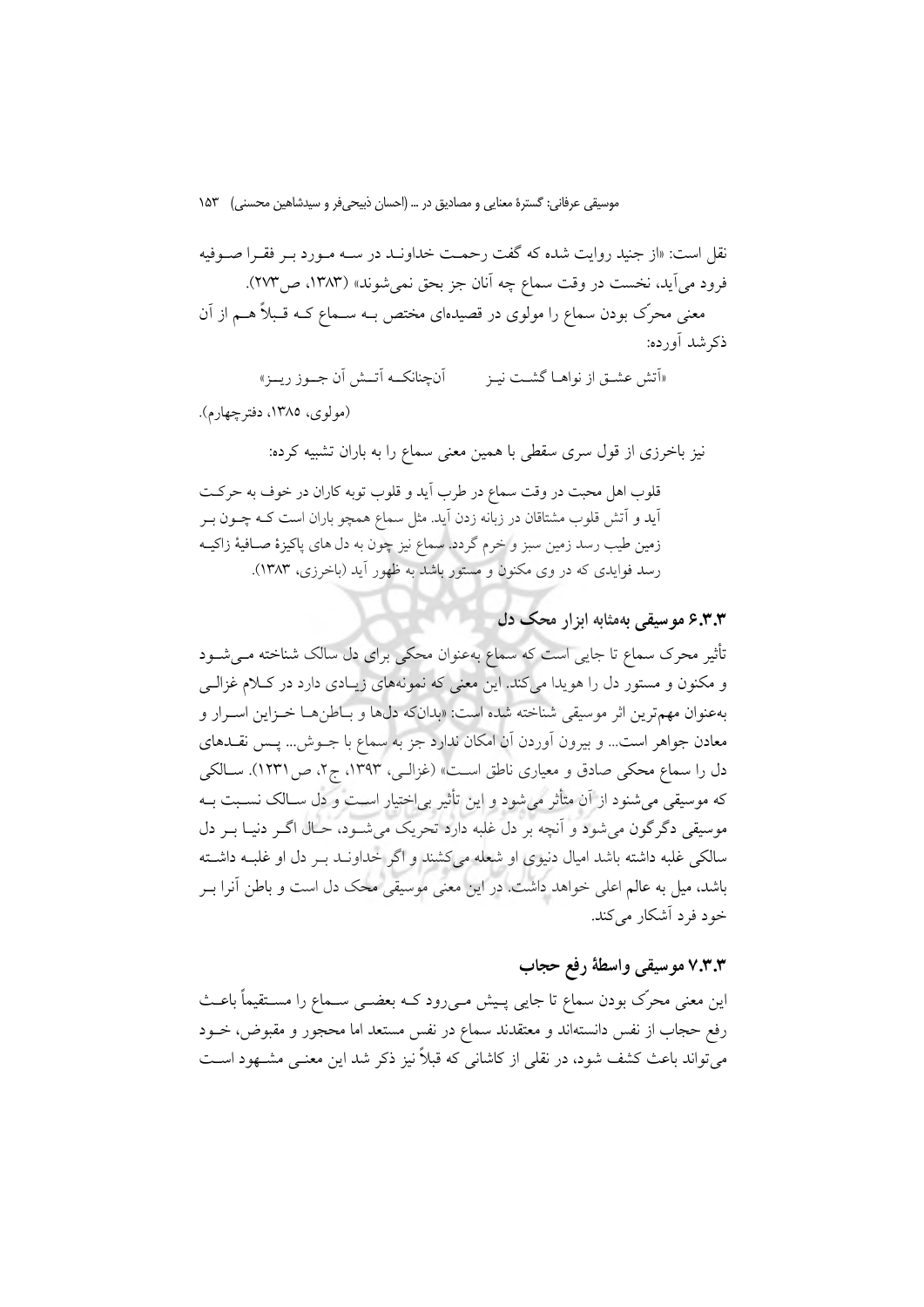(کاشانی، ۱۳۸۲، ص۱۸۷). در این معنبی موسیقی حجبابی از حجب نفستانی را ک) منانع کشف بوده کنار میزند و این کشف حجاب در لحظهای حـین سـماع اتفـاق مـیافتـد و در غیر آن ممکن نیست. یکی از دلایلی که صوفیه به سماع اصرار داشتند همین کشف حجـاب حین برگزاری مجلس سماع بوده است.

# ۸.۳.۳ موسیقی ابزار استجابت دعا

دیگر تأثیر موسیقی در استجابت دعاست که بیشتر در قرون اولیــه دربــارهٔ اَن صــحبت شــده است و زياد هم به آن نيرداختهاند اما وجود چنين معنــي قابــل توجــه اســت و ظــاهراً نــوعي شباهت به آداب مسیحی – یهودی در آن دیده می شود: «چنانـک در هیکلهـا و محرابهـا ســاز میزنند تا دعاها مستجاب میباشد و مفسدان بــه راه توبــه مــی آینــد» (اخــوانالصــفا، ۱۳۷۱. ص4) و یا: «این موسیقی اصلی عظیم است و در سحرگاه تأثیری تمام از آنک هر دعــا کــه با موسیقار بود اجابت او زودتر بود، چنانک بزرگان سحرگاه ن<sub>می</sub>زدن و بربط زدن فرموده انـــد» (همان، ص٤٥). به همأميختگي موسيقي و أيين نيايش تا جايي است موسيقي در معابـد لازم مینموده است. کاشان<sub>ی</sub> ذکری هم از نگهداری ساز در معابـد مـیکنـد: «ایشـان [حکمـا] در استخراج این علم بر لهو و طرب مقصود نبود، بل غرض استیناس ارواح و تـألف نفـوس بـا عالم قـدس بـود و ألات و ادوات ايـن صـنعت در صـوامع و معابـد محفـوظ مـى داشـتند» (کاشانی، ۱۳۷۱، ص۹٤) که معلوم نیست آیا صـومعه، خانقـاه و محـل سـماع را نیــز شــامل می شده یا نه؛ اما بعدتر تلاوت و نوحه را بر همین معنی حمل مـیکنـد: «چـه در مســاجد و مزارات در تلاوت و ذکر بالوان نغمات مترنم می شوند تا بحـدی کـه بعضـی از حضـار کـه قلب ایشان ارتق باشد جامها بدرند و رقت کننـد و نفیـر بفلـک رسـانند و در رقـص آینـد» (همان، ص٩٥). اين معنى در كنار آنكه نيايش داود(ع) را همراه ساز يا آواز ذكـر شـده، هـم میتواند بهنوعی مراسم آیینی عبادی همراه موسیقی تلقی شـود و هــم آنکــه دلیــل آن تــأثیر مستقيم موسيقى در استجابت دعا باشد.

#### ۹.۳.۳ استجمام

استجمام به معنی تفریح، سرگرمی، استراحت؛ اصطلاحی اسـت کـه بیشـتر درمیـان عرفـای قرون ۳و ٤ هجری استفاده شده است، برای نوعی آسـودگی سـالک از ریاضــت و انبســاطی پس از قبض در اثر اعمال عبادی یا طریقتی، که باعث تقویت سالکین در طی مسیر می شود.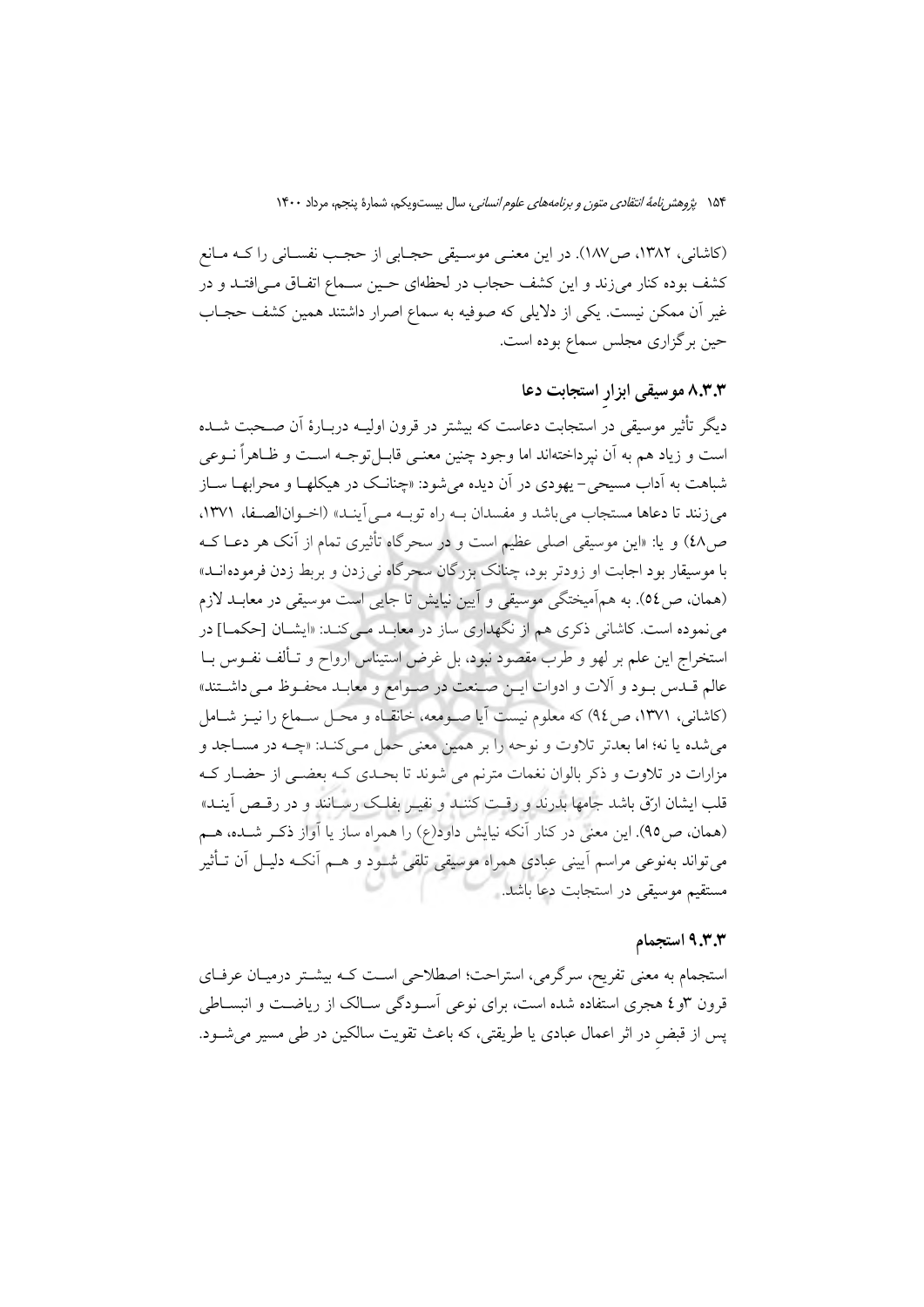موسيقى عرفاني: گسترهٔ معنايي و مصاديق در … (احسان ذبيحيفر و سيدشاهين محسني) ۱۵۵

بزرگان صوفیه سماع را در اینجا مؤثر میدانند زیـرا عــلاوه بـر آنکـه جنبـهٔ تقویـت ســالک لحاظ شده و لذتی حلالی بردهاند، درعینحال لذت جسمانی در اَن نیست؛ اما با اَنکـه اکثــراً به چنین استفادهای از موسیقی و سماع تجویز کردهاند اندکی از آنان اصطلاح «استجمام» را بهکار بردهاند. ازجمله کلاباذی که استجمام را اَسودن از خستگی وقت و حـال بـرای کسـب اسرار توسط سالکان مشغول به دنیا میداند<sup>۷</sup> (کلاباذی، ۲۰۰۱، ص۱۹۰) و یا:

ازجمله فوايد سـماع أنسـت كـه اصـحاب رياضـات و اربـاب مجاهـدات را از كثـرت معاملات گاه گاه اتفاق افتد که ملالتی و کلالتی در قلوب و نفوس حادث شود و قبضبی و یاسی که موجب فتور اعمال و قصور احوال بود طاری گردد. پس مشایخ از بهـر رفـع این عارضه و دفع این حادثه ترکیبی روحانی از سماع اصوات طیبـه و الحــان متناسـبه و اشعار مهیجه مشوقه بر وجهی که مشروع بود نمودهاند و ایشان را بر تنـاول آن بــهوقـت حاجت تحريض فرموده تــا بــدان واســطه كلالــت و ملالــت از ايشــان مرتفــع شــود و دیگرباره از سر شدت شوق و حـدت شـعف روی بمعـاملات آرنـد (کاشـانی، ۱۳۸۲. ص ۱۸۰).

اوحدی مراغهای باآنکه از اصطلاح استجمام استفاده نمی کند همین دلیل را بر اسـتفادهٔ از سماع أورده است:

كه بهرون أورد زخلوت رخت «زانکه طالب پس از ریاضت سـخت رنسج بينـــد زوحشـــت و زمـــلال منقسبض گسردد از تغیسر حسال اگـــــــــرش راي شــــــــيخ فرمايـــــــــد كه سهاع سخن كند شايد تــا از آن واردات يـــاد كنــــد من دل خـود زان حضـور شـاد كنـد» (اوحدی، ۱۳٤۰، ص (٦٣١).

مستملی بخاری نیز همین معنی را آورده با این تفاوت که نـهتنهـا ریاضـت بلکـه تحمـل وقت و حال عرفانی را نیز برای نفس سنگین میداند و آسودن گهگاه از آنـرا لازم مـیدانــد: «السماع استجمام من تعب الوقت و … مي گويد سماع بر سه وجـه اسـت: آسـودن اسـت از رنج وقت، و نفس زدن است خداوندان احوال را، و سر حاضر گردانیـدن اسـت خداونـدان شغلها را» (١٣٩٥، ص١٨٠٩). او بعد از ذكر چند دليل بر اهميت سماع براي صـوفيه و آنكـه «آسودن این طایفه سماع باشـد»، امـا درنهایـت هـدف از سـماع را بـرای افـراد در مقامـات مختلف، متفاوت مي داند و استجمام را مناسب مريـدان دانسـته اسـت (همـان، ص١٨١٢).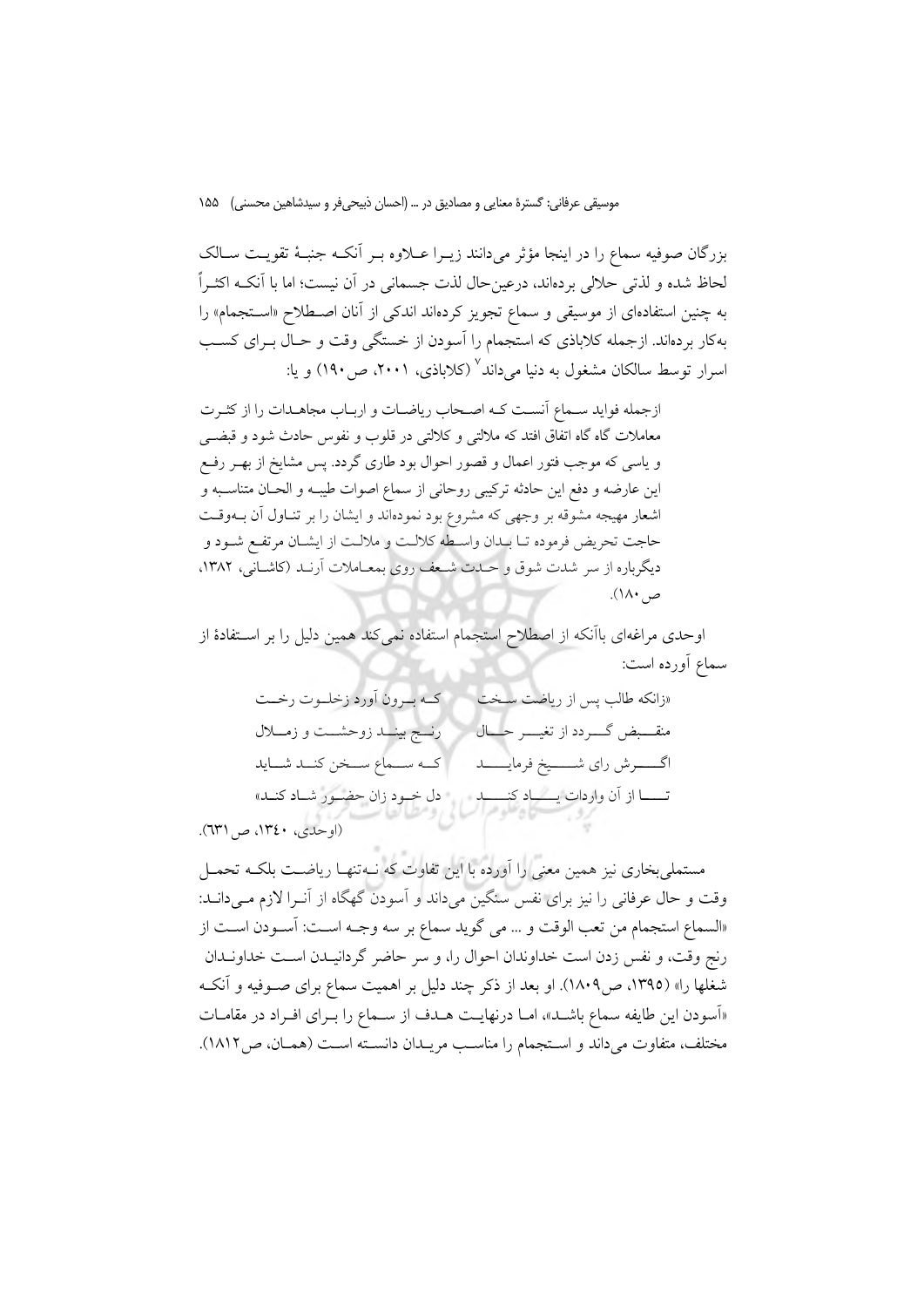روزبهان بقلی نیز از ایــن اصــطلاح اســتفاده کــرده و آنــرا جزیــی از آداب ســماع مــیدانــد^ (باخرزي، ١٣٨٣، ص٢٠٧).

# ۴.۳ قسم چهارم: آداب تصوف

چهارمین قسم معنی موسیقی عرفانی از زمانی پیدا می شود کـه صـوفیه بـهعنـوان یـک طبقهٔاجتماعی شکل میگیرد و اّداب اّیین خاص پیدا مـیکنـد و ایــن اّداب را در اجتمــاع و بیرون از مکانهای خصوصی همچون خانقاه نیز انجام میدهند و عموم مـردم صـوفیه را بـا اعمالي مي شناسند كه يكي از آنها سماع است؛ بنابراين موسيقى در اينجا بهعنـوان شناسـندهٔ گروهي در نظر عموم نقش بازي مي كند و شكل دهندهٔ بخشي از «هويت اجتمــاعي صــوفيه» است. اینکه فرقهای با اَداب خاصی و احیاناً پوششی خاص سماع کنند و فرقهٔ دیگـری نــوع سماع متفاوتی داشته باشند و فرقهٔ دیگر سماع را نهی کنند؛ ازجملهٔ هویت اجتمــاعی صــوفیه است. اين قسم شامل مصاديق: موسيقى بهعنوان بخشى از هويت اجتماعي صوفيه؛ موسـيقى منتسب به عرفان بهمثابه سبک موسیقی، می شود.

#### **۱.۴.۳ موسیقی بهمثابه هویت صوفیه**

یکی از عناصر هویت اجتماعی صوفیه سماع است و از قرن چهارم به بعد مجالس سماع بــه بیرون از خانقاهها راه پیدا کرد و عموم مردم امکان دیدن آن مراسـم را پیـدا کردنـد. اجـرای سماع در انظار عموم ازجمله مواضع موجب نهى سماع از سوى مخـالفين اسـت و بزرگـان صوفیه در مورد آن حساسیت داشتهاند،خود سماع آداب بسـیار دارد کــه ایــن نگــاره مجــال پرداختن به آن نیست اما به یک نمونه اکتفا میشود: مطالعات کرکی

جنيد گفته است كه سماع به سه چيز محتـاج اسـت والا نبايــد شــنيد: زمــان و مكــان و اخوان... مكان چون راه گذري باشد يا جايي ناخوش و تاريک بود يـا بـه خانـۀ ظـالمي بود، همه وقت شوريده بود... يا قومي از زنان نظـارگي باشـند و در ميـان قـوم جوانـان باشند؛ اگر از اندیشهٔ یکدیگر خالی نباشند، این چنین سماع به کار نیاید... ادب آنست ک همه سر در پیش افکنند و در یکدیگر ننگرند و دست و سـر نجنباننــد و بتکلـف هــیچ حركت نكنند بلكه چنانكه در تشهد نماز نشينند... و چون كسى به سـبب غلبـات وجـد برخیزد با وی موافقت کنند. اگر دستارش بیفتـد دسـتارها بنهنـد (غزالـی، ۱۳۹۳، ج۲،  $(11 - 1191)$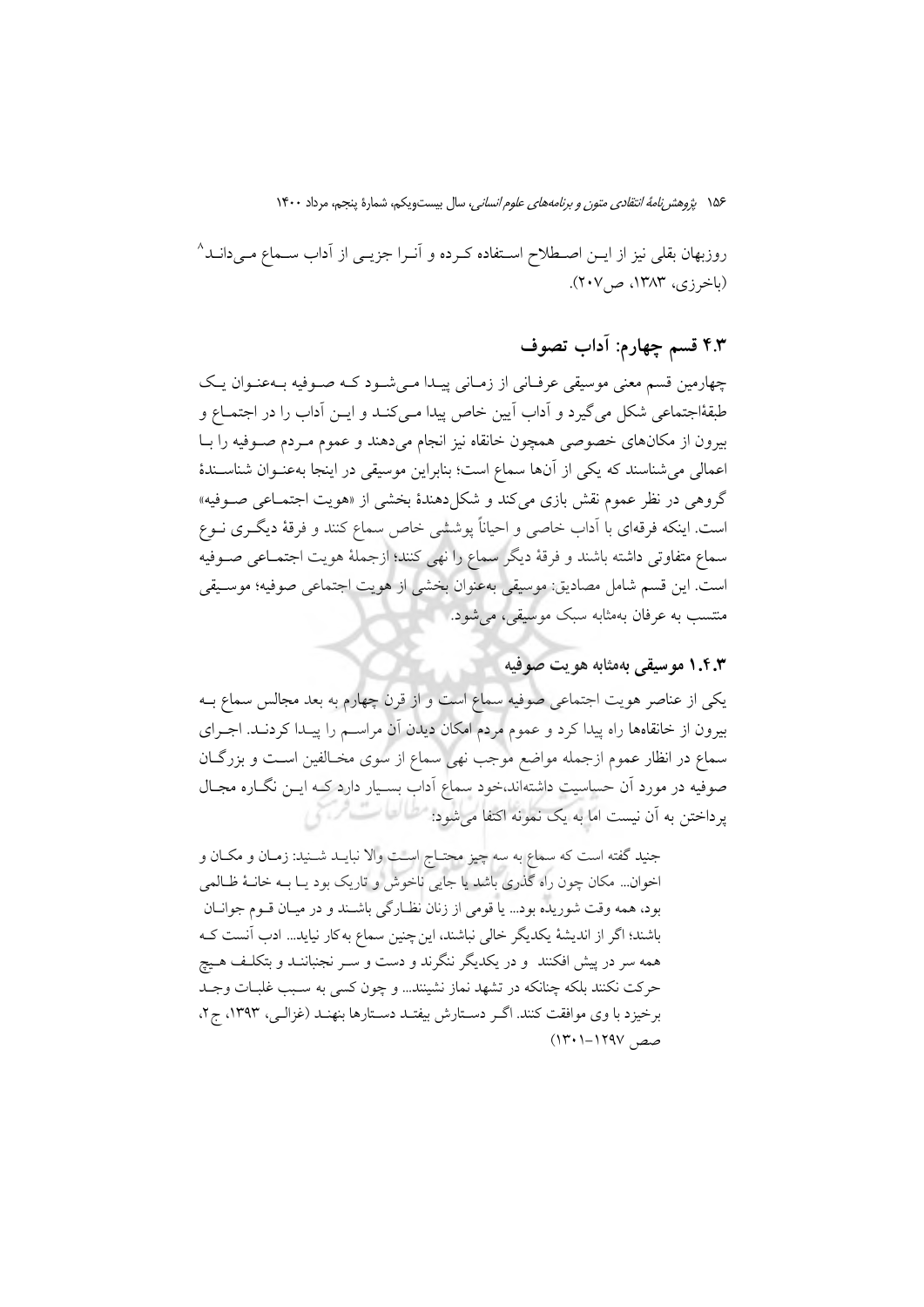موسيقى عرفاني: گسترهٔ معنايي و مصاديق در … (احسان ذبيحي فر و سيدشاهين محسني) ۱۵۷

شکل گیری فرهنگ موسیقی صوفیانه، باعث مـی شــود کــه تفاســیری رمــزی از ســماع و آداب و اسباب آن ایجاد شود کـه اثـر آن تـا امـروز در ســازهایی ماننـد دف و تنبـور دیـده می شود. صاحب *سماع و قنوت* که از کتب بسیار غلیظ در طرفداری از سماع اسـت، چنـین معانی رمزی را آورده:

دایره دف اشارت است بر دایره اکوان و پوستی که بر دف مرکب است، اشارت است بر وجود مطلق و ضربي كه بر دف وارد مي شود، اشارت است بـر ورود واردات الهـي كه از باطن بطون بر وجود مطلق وارد مى شـود. و جلاجـل خمســه اشــارت اســت بــه ملکیت و مراتب ولایت … و نی اشارت است به ذات انسانی که حیـات حـق تعـالی در باطن ني انساني نافذ مي شود. و آن نُه سوراخ او اشارت دارد به مراتب قلب … و حيــات در هريک از اين مراتب به وجهي پديد مي آيد (طوسي، ١٣٦٠، ص٩).

با اجتماعی شدن آداب صوفیه، موسیقی سماع، صرفنظر از تــأثیر آن، موســیقیِ منتســب به صوفیه شناخته می شود. این گونه موسیقی عرفانی، از زمان پیدایش تـاکنون در میـان فِـرق صوفيه موجود است و بسياري از نواها و يا نوع حركـات رقـص چنـين موسـيقى، از بســتر خود بيرون آمده و به سمبل صوفيه و بعد عرفان تبديل شده است. ايــن موســيقى مــي توانــد بهعنوان هويت يک نحلهٔ عرفاني، يا بهعنوان وسيلهٔ جذب طرفداران بهکار رود. درعين اينکـه موسيقى منتسب به صوفيه، منحصر به خـود صـوفيه بـاقى نمانـده و در ميـان عمـوم مـردم بهعنوان نماد عرفان بهكار گرفته می شود؛ نمونهٔ آن بار معنوی بعضی از سازهاست كـه ســابقهٔ استفاده در سماع دارند، يا انتساب صفت عرفاني به موسيقي هـايي كـه شـباهت بـه موسـيقى سماع دارند. بهعنوان نمونه، ژان دورینگ در شرح موسیقی صوفیهٔ معاصر ترکیه می گوید ک آنها در بیان نحوه و غایت آداب خـود محافظـهکـار و رازدارنــد و دلیــل آن ایجـاد تصــویر جذاب برای مخاطبان است<sup>۹</sup> (هامارلند، ۱۹۹۷، ص۱۳۷).

# ۲.۴.۳ موسیقی بهمثابه سبک هنری حوفانی<br>۶ - - -

گسترش موسیقی منتسب به عرفان تا جایبی است کـه امـروزه شـاید بتـوان بـرای موسـیقی عرفانی به معنی اخیر یک ژانر درنظر گرفت که نحوهٔ تولید و عرضهٔ آن هماننـد دیگــر انــواع موسیقی است اما بار فرهنگی منتسب به عرفان با خود دارد. این ژانـر موسـیقی شـامل انـواع موسیقی بیکلام و باکلام، رقص و مراســم اَیینــی نــوین اســت و موســیقی اَن ازلحــاظ فــرَم جنبههای مینیمالیستی دارد، در بیشتر موارد ریـتمهـای تکرارشـونده دارد یـا از ادوار ایقـاعی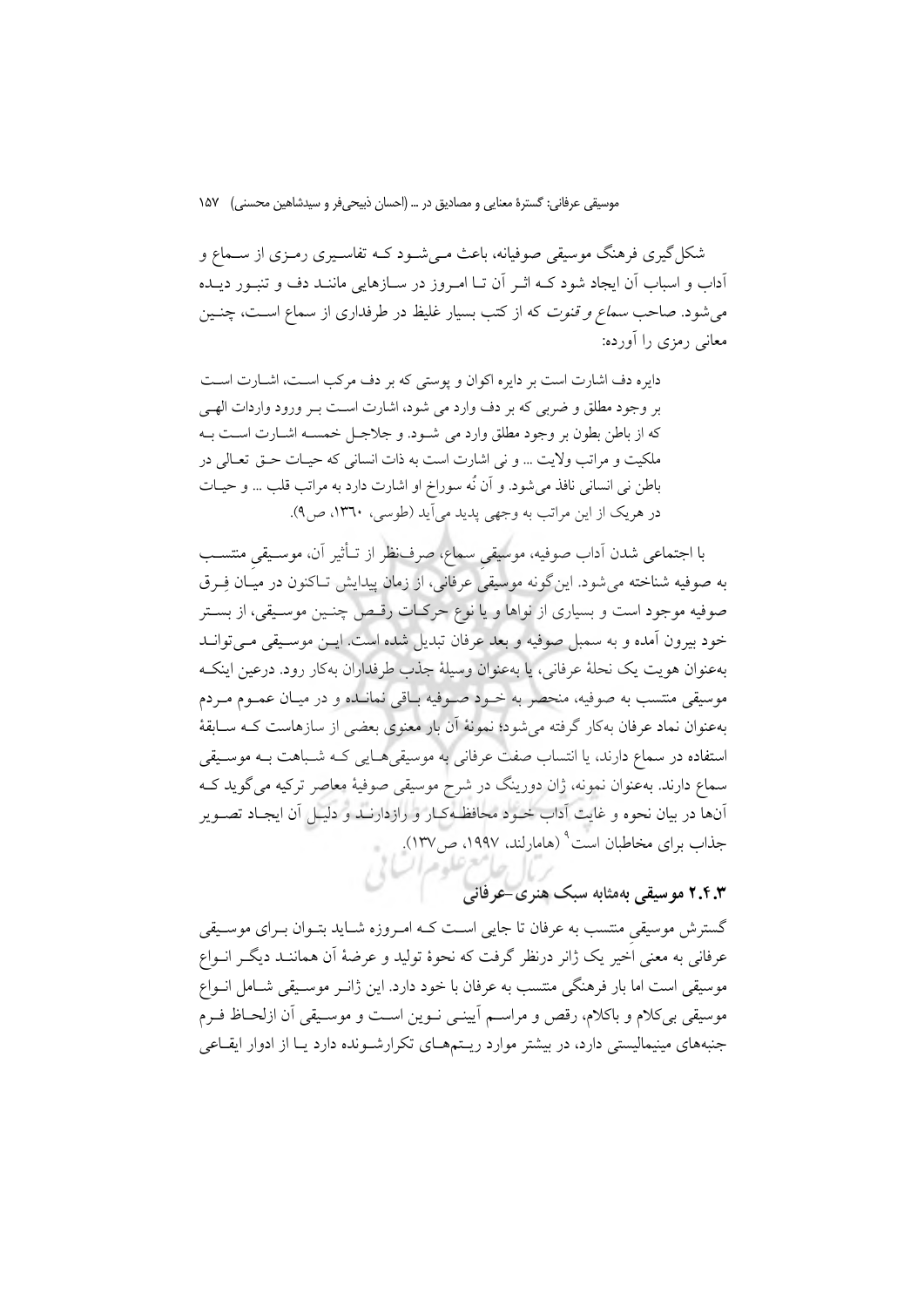استفاده می شود، از اشعار عرفانی استفاده می شود و همخـوانی در آنهــا بیشــتر از تکخــوانی است، معمولاً تکنوازی ساز ندارند و ملودیها اغلب کوتـاه، تکرارشــونده، مطـابق بــا وزن شعر، مناسب جمع خوانی و سادهاند. این موسیقی مـیتوانـد مراسـمی مخصـوص بـه خـود داشته که جدای از مراسم سماع صوفیه است؛ مانند جلسات سماعی که با تعیین وقت قبلـی و فروش بلیت در استادیومها یا سالنهایی نزدیک به قبور عرفای مشهور انجـام مـیشـود و یا کلاس۵های اَموزش رقص سماع برای عموم، با لباسهای خاص همراه موسیقی عرفانی.

## ٤. نتيجه گيري

از اّنجا که چیستی موسیقی عرفانی و پیشـینهٔ تـاریخی اّن دارای اهمیـت زیـادی اسـت و درعین حال غلطهایی در استفاده از این اصطلاح همواره رایج بوده در این مقاله نقد و تبیــین اصطلاح «موسیقی عرفانی» و ایضاح معانی مختلف آن مـورد توجــه قـرار گرفتــه اســت. در مجموع گسترهٔ معانی موسیقی، عرفان، و نسبت موسیقی و عرفان، همچنین تعدد معـانی ایــن اصطلاح و در عین حال مصادیق متعدد و متنوعی که ایــن معــانی در طــول تــاریخ فرهنگــی ۔<br>یافتهاند، موجب میشود تا بهنوعی بتوان همگی را ذیل این اصطلاح قابـل<مـع دانســت. در این نوشتار پس از بیان گسترهٔ معانی موسیقی، عرفان، و نسبت آن دو در افق فرهنگی سـنت؛ مصادیق موسیقی عرفانی را می توان در چهار قسم کل<sub>ی</sub> طبقهبنــدی نمــود: قســم اولَ ارتبــاط موسیقی و هستی با اشاره به چهار مصداق قرار میگیرد. قسم دوم کـه در آن ارتبـاط بــاطنی موسیقی از طریق منشأ قدسی یا عرفانی برقرار می شود با اشاره به شش مصداق قابـل توجـه است. قسم سوم موسیقی با تأثیر عرفانی، مواردی است که موسیقی موجب تأثیری مے شــود که در سیروسلوک عرفانی بـهکـار مـی(ود و موسـیقی در اینجـا ابـزار بـرای عرفـان عملـی درنظرگرفته می شود و با ذکر نُه مصداق قابل تبیین اسـت. قســم چهــارم نیــز موســیقی را از بستر اسطورهای، دینی و عرفانی خارج مـیکنـد و هویـت خـود را در برقـراری نسـبت بـا اجتماع جستوجو مي كند؛ در اينجا موسيقى با آنچه در نزد عموم مردم تحت عنـوان عرفـان شناخته می شود ارتباط می گیرد و موسیقی منتسب بـه صـوفیه اسـت و دارای دو مصـداق است. این بیستویک مصداق از گسترهٔ معانی ممکنی که برای «موسیقی عرفانی» ذکـر شـد. آنهایی است که امروز برای ما از طریق متون قابلدسترسی است و عمدتاً در طـول فرهنـگِ پس از اسلام و تا قبل از گسستِ مدرن، حضـور دائـم داشـتهانــد و بخشــی از افــق معنــایی موسیقی در فرهنگ ایرانی–اسلامی را شکل دادهاند.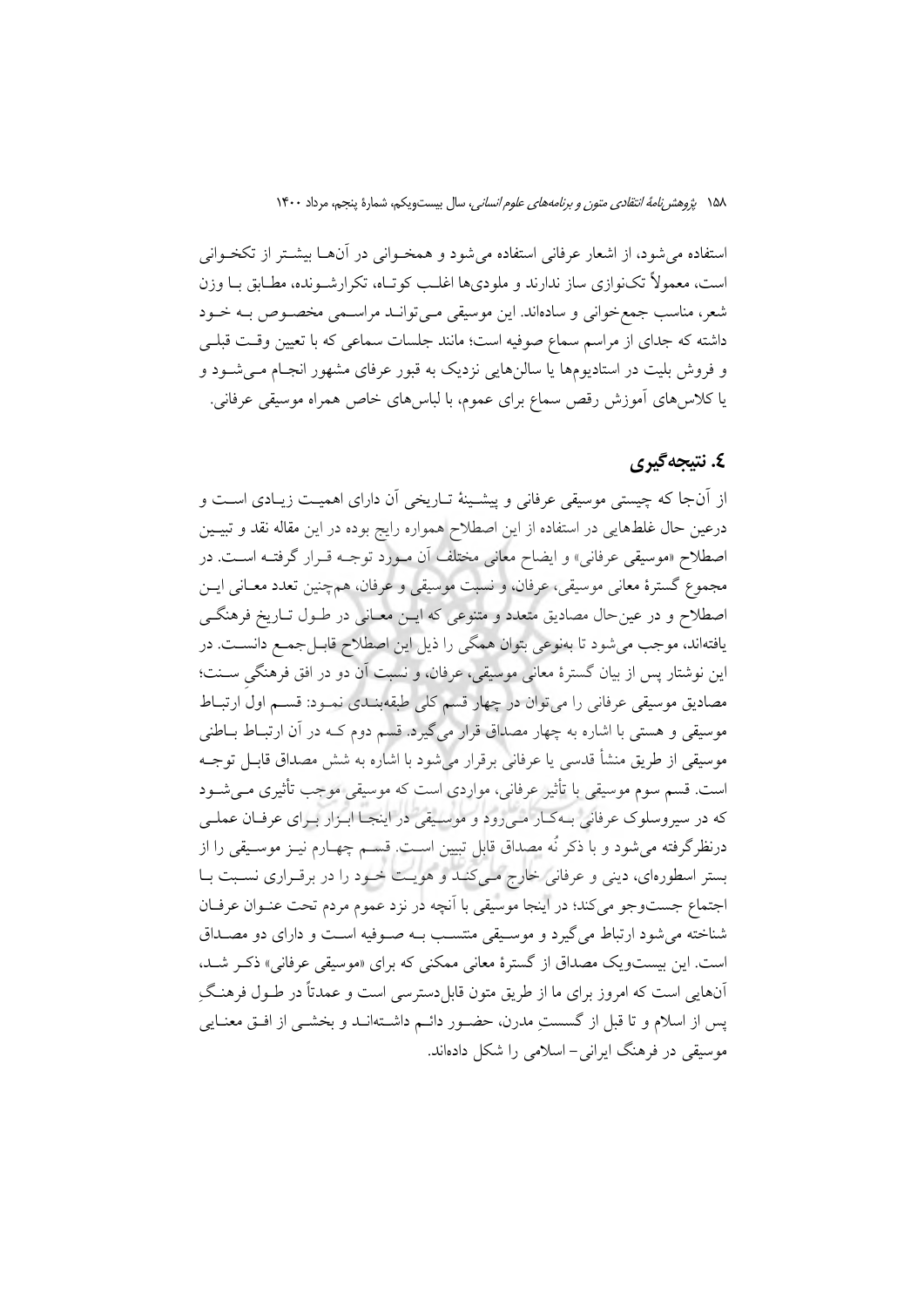موسیقی عرفانی: گسترهٔ معنایی و مصادیق در … (احسان ذبیحیفر و سیدشاهین محسنی) ۱۵۹

# پىنوشتھا

9. "The contemporary attitude of dervishes toward the transmission of their music ranges from a very strict conservatism, having as its goal the preservation of secrets, or at least the sense of the secret, to a kind of liberalism that condones the use of the means of transmission and distribution of their music in order to create a new attractive image of themselves".

### كتابنامه